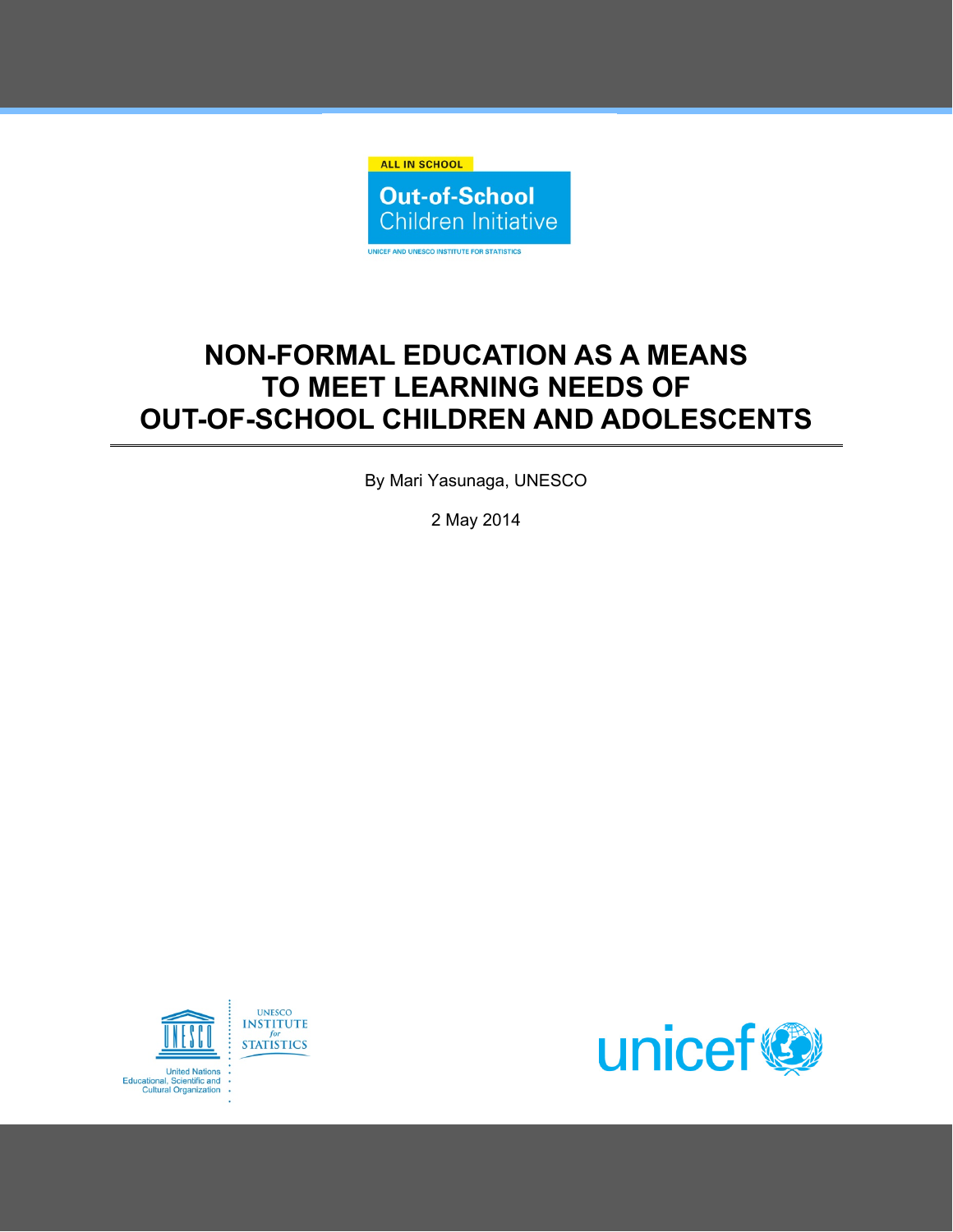*This background paper was commissioned by the Report Team, composed of the UNESCO Institute of*  Statistics (UIS) and the United Nations Children's Fund (UNICEF), to inform the global report Fixing the Broken Promise of Education for All: Findings from the Global Initiative on Out-of-School Children. *It was drafted by Mari Yasunaga, under the supervision of Venkata Subbarao Ilapavuluri, Section for Youth, Literacy and Skills Development within the Division for Policies and Lifelong Learning Systems of the UNESCO Education Sector.* 

*The paper benefited from invaluable inputs from Rolla Moumne and useful advice from Nicole Bella, Ichiro Miyazawa, Sobhi Tawil and Barbara Trzmiel of UNESCO. Sheena Bell, Angela Hawke and other members of the Report Team provided useful guidance.* 

*The ideas and opinions expressed in this paper are those of the author; they are not necessarily those of UNESCO and do not commit the Organization.*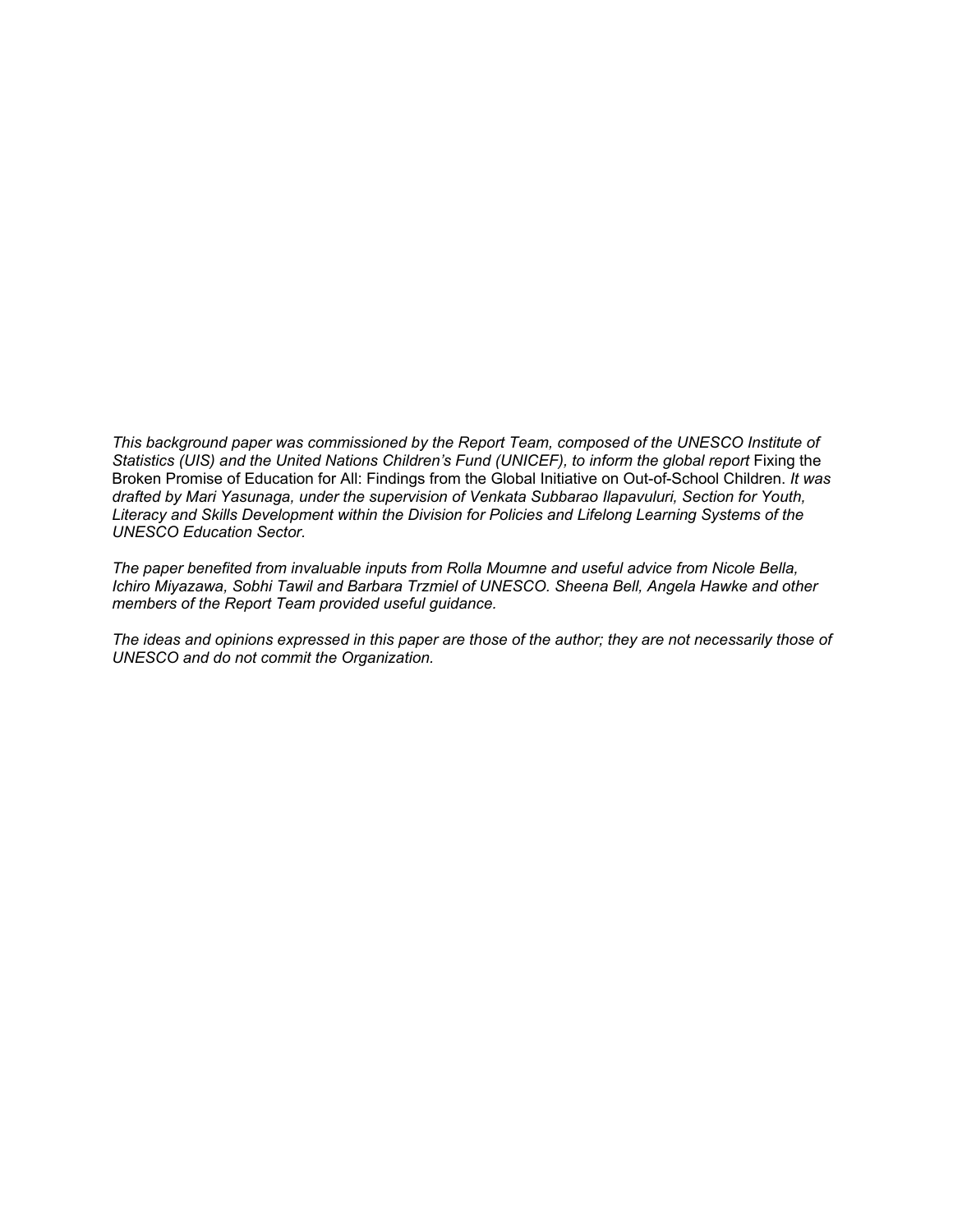# **Table of contents**

|    |                                                                                                                                                                                                        |                                                                                  |                                                                               | Page |  |
|----|--------------------------------------------------------------------------------------------------------------------------------------------------------------------------------------------------------|----------------------------------------------------------------------------------|-------------------------------------------------------------------------------|------|--|
| 1. |                                                                                                                                                                                                        | Non-formal education in changing educational and development landscapes4         |                                                                               |      |  |
| 2. |                                                                                                                                                                                                        | The evolving concept of non-formal education: A concept and a type of            |                                                                               |      |  |
| 3. | System-wide approach to non-formal education: Prerequisite for meeting learning                                                                                                                        |                                                                                  |                                                                               |      |  |
|    | 3.1                                                                                                                                                                                                    | Better positioning of non-formal education in national education systems and its |                                                                               |      |  |
|    | 3.2                                                                                                                                                                                                    |                                                                                  |                                                                               |      |  |
|    | 3.3                                                                                                                                                                                                    |                                                                                  |                                                                               |      |  |
|    |                                                                                                                                                                                                        | 3.3.1                                                                            |                                                                               |      |  |
|    |                                                                                                                                                                                                        | 3.3.2                                                                            |                                                                               |      |  |
|    | 3.4                                                                                                                                                                                                    |                                                                                  |                                                                               |      |  |
|    | 3.5                                                                                                                                                                                                    |                                                                                  |                                                                               |      |  |
|    | 3.6                                                                                                                                                                                                    |                                                                                  |                                                                               |      |  |
| 4  | Targeted non-formal approaches to specific groups of out-of-school children and                                                                                                                        |                                                                                  |                                                                               |      |  |
|    | 4.1                                                                                                                                                                                                    | Targeted non-formal interventions for equitable and quality provision of         |                                                                               |      |  |
|    | 4.2                                                                                                                                                                                                    |                                                                                  | Non-formal education for specific target groups of out-of-school children and |      |  |
| 5  |                                                                                                                                                                                                        |                                                                                  |                                                                               |      |  |
|    |                                                                                                                                                                                                        |                                                                                  |                                                                               |      |  |
|    | List of boxes                                                                                                                                                                                          |                                                                                  |                                                                               |      |  |
|    |                                                                                                                                                                                                        |                                                                                  |                                                                               |      |  |
|    | Box 5. Affordable new and old technology can improve learning for disadvantaged groups 17<br>Box 6. Using technologies for rural children and adolescents to overcome a distance barrier in Brazil  19 |                                                                                  |                                                                               |      |  |
|    |                                                                                                                                                                                                        |                                                                                  |                                                                               |      |  |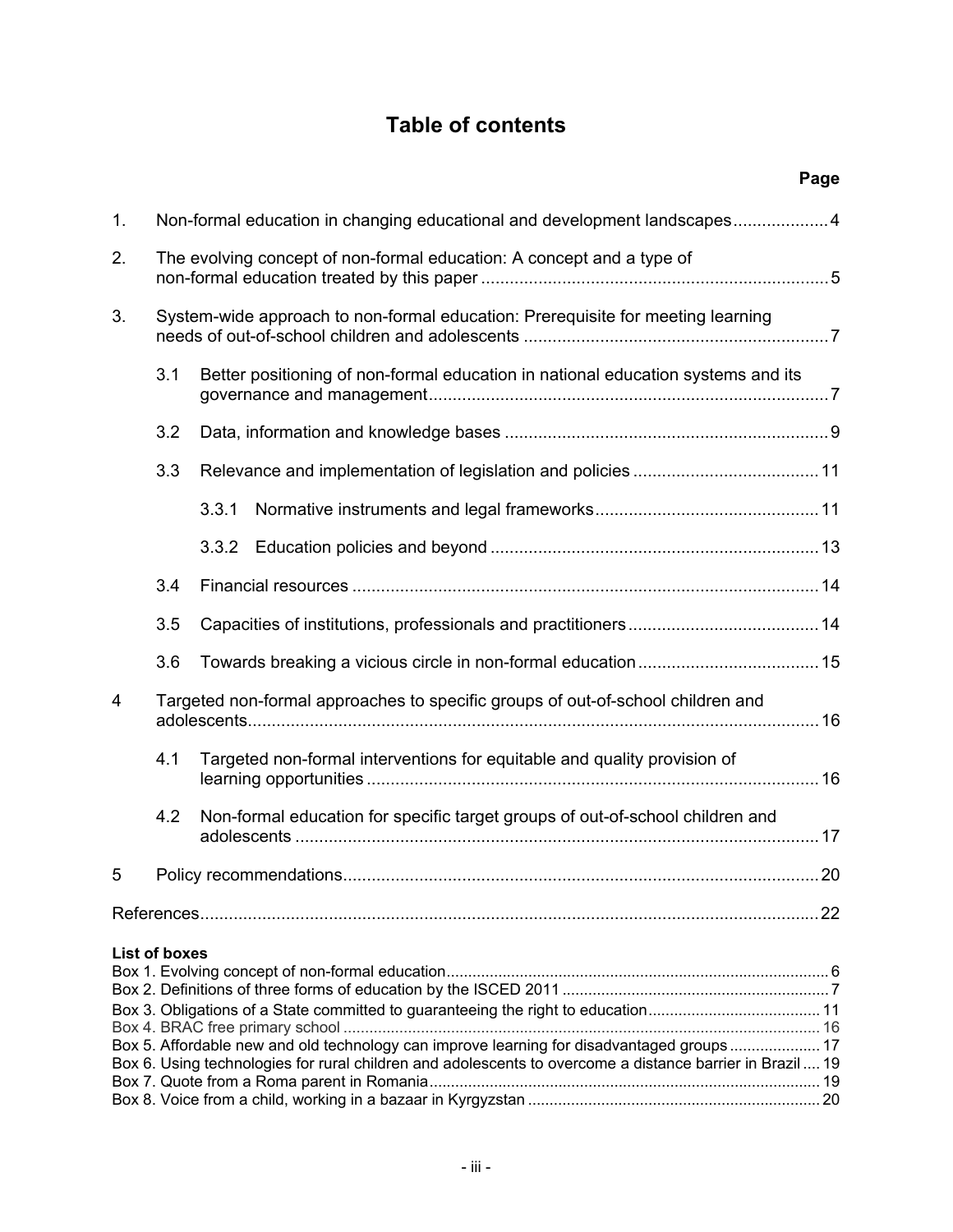# **1. Non-formal education in changing educational and development landscapes**

It is increasingly recognised that school alone cannot provide quality basic education for 'all'. The global progress made towards Education for All (EFA) since the World Education Forum in 2000 has arguably been significant, particularly with regard to enrolment and gender parity at primary level. Yet, there were more than 57 million out-of-school children of primary age worldwide in 2011<sup>1</sup>. At least another 69 million young adolescents were not attending primary or secondary school, due to the multiple and often inter-connected disadvantages they face, such as poverty, rural location, gender bias, disability and social discrimination. Moreover, the current structure of formal education in many countries is in itself excludes specific groups of children. To uphold the right to education of those who are not enrolled in schools, diverse forms of provision through different learning pathways are required.

Non-formal education is one such pathway. Characterised by a high degree of flexibility and openness to change and innovation in its organisation, pedagogy and delivery modes, nonformal education caters to diverse and context-specific learning needs of children, young people and adults worldwide. It thereby involves a wide range of stakeholders, including educational establishments, the private sector, non-governmental organisations and public institutions (UNICEF/UIS, 2014). Non-formal education has been evolved over past decades and regained currency in recent years in light of changing educational and developmental landscapes (Council of Europe, 2003; Rogers, 2004; Hoppers, 2006, 2007b; Rose, 2009; UNESCO Bangkok, 2012; UNESCO and UNICEF, 2013).

The notion, if not its practice, of non-formal education emerged in the global education discourse in the late 1960s, out of a recognition that formal education was in a state of disarray (Coombs, 1968). The concept of lifelong learning put forward by the 'Faure Report' (UNESCO, 1972) expanded the understanding of traditional education which until then had been limited to formal schooling. Since the early 1970s, many typologies of education or learning have assumed three forms of education, of which non-formal education is one, together with formal and informal education (Coombs & Ahmed, 1973; European Commission, 2001; UIS, 2012). 'A massive outburst of interest' emerged regarding non-formal education during the 1970s and the 1980s (King, 1982; Rogers, 2004). However, this has significantly diminished since the late 1980s, when the international community increased its focus on schooling as a dominant means of learning. In parallel, less positive characteristics of non-formal education have been highlighted. Non-formal education tends to comprise small-scale, short-term programmes with limited funding, which sometimes limit its impact and sustainability and raise the question of quality and effectiveness. Non-formal programmes may not always be aligned with broader national education and development policies, or demands from the world of work, and quite often they do not induce learners to continue their education formally. Thus, non-formal education tends to be perceived as somewhat inferior to formal education.

In today's increasingly inter-connected, globalised, and technologically advanced societies within which lifelong learning takes place, internationally agreed goals, notably the EFA goals and the Millennium Development Goals (MDGs), have provided new contexts for non-formal education. Non-formal education has become a policy focus of the international community, due mainly to the following recognition.

**<sup>.</sup>** 1 UNESCO Institute for Statistics (UIS), 2013.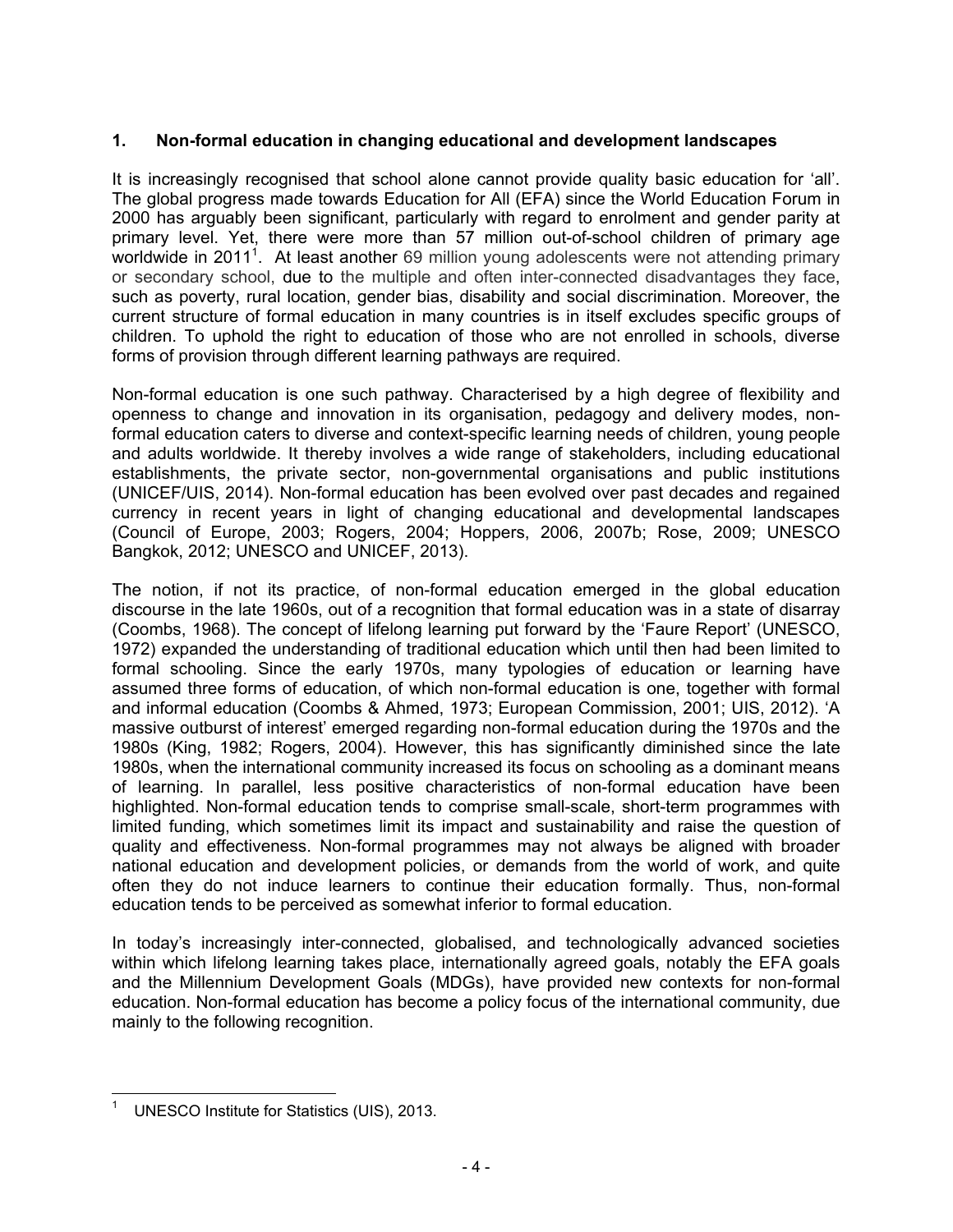- Multiple types of non-formal education exist which can be adapted for specific learning needs of individuals and populations in different conditions. Particularly, in the context of achieving the EFA goals and the MDGs, non-formal education's elastic, and contextspecific approaches are appropriate and useful in fulfilling the right to education of the marginalised and those populations with special learning needs. While schooling remains an important means for providing basic education, non-formal education can reach learners who lack access to formal education or cannot complete full cycle of basic education.
- Along with formal and informal learning, non-formal education constitutes an integral part of lifelong learning towards which many countries are shifting their policy focuses. This recognition has been accompanied by national efforts to explore potential roles of nonformal education in their education systems and the way in which non-formal education can be related to formal education.
- The innovative nature of non-formal education to develop human capabilities, improve social cohesion and to create responsible future citizens has increasingly been recognised. With reforms to improve school curricula taking place across the world, nonformal education has proven to be effective for critical pedagogy and innovative approaches, going beyond the two pillars of learning, 'learning to know' and 'learning to do,' that used to be the main focus of formal education in the past, to also include the other two pillars - 'learning to be' and 'learning to live together' (Delors, 1996).
- There have emerged heightened individual and societal expectations of the positive impact of non-formal education on economic productivity. Providing learning opportunities for those who partially or completely missed formal basic education could potentially lead to higher social productivity and thus greater economic growth.

It is in this context that this paper intends to explore the potential of non-formal education to meet learning needs of out-of-school children and adolescents, based on country and regional reports produced by the UNICEF-UIS Global Initiative on Out-of-School Children (UNICEF and UIS, 2010) and other existing literature<sup>2</sup>.

# **2. The evolving concept of non-formal education: A concept and a type of non-formal education treated by this paper**

Understanding what constitutes non-formal education is an important first step for managing policies and programmes as well as national education systems. Currently, there is no single universally accepted definition of non-formal education (Hoppers, 2006; Rogers, 2004; Romi and Schmida, 2009). Instead, many existing definitions simply contrast it with formal education, adopting the tripartite categorisation of education – formal, non-formal and informal education – as devised in 1973 (Coombs and Ahmed)<sup>3</sup>. This categorisation is still widely used for the purposes of planning, administration, financing, monitoring and evaluation.

 $\frac{1}{2}$  At the time of preparing this paper, the following UNICEF and UIS country and regional reports (2011a; 2011b; 2012a; 2012b; 2012c; 2012d; 2012e;2013a; 2013b; 2014) prepared based on the

conceptual and methodological framework (2011a) were available.<br><sup>3</sup> "Non-formal education is any organised, systematic, educational activity carried out outside the framework of the formal system to provide selected types of learning to particular subgroups in the population, adults as well as children" (Coombs, P.H.; Ahmed, M, 1973).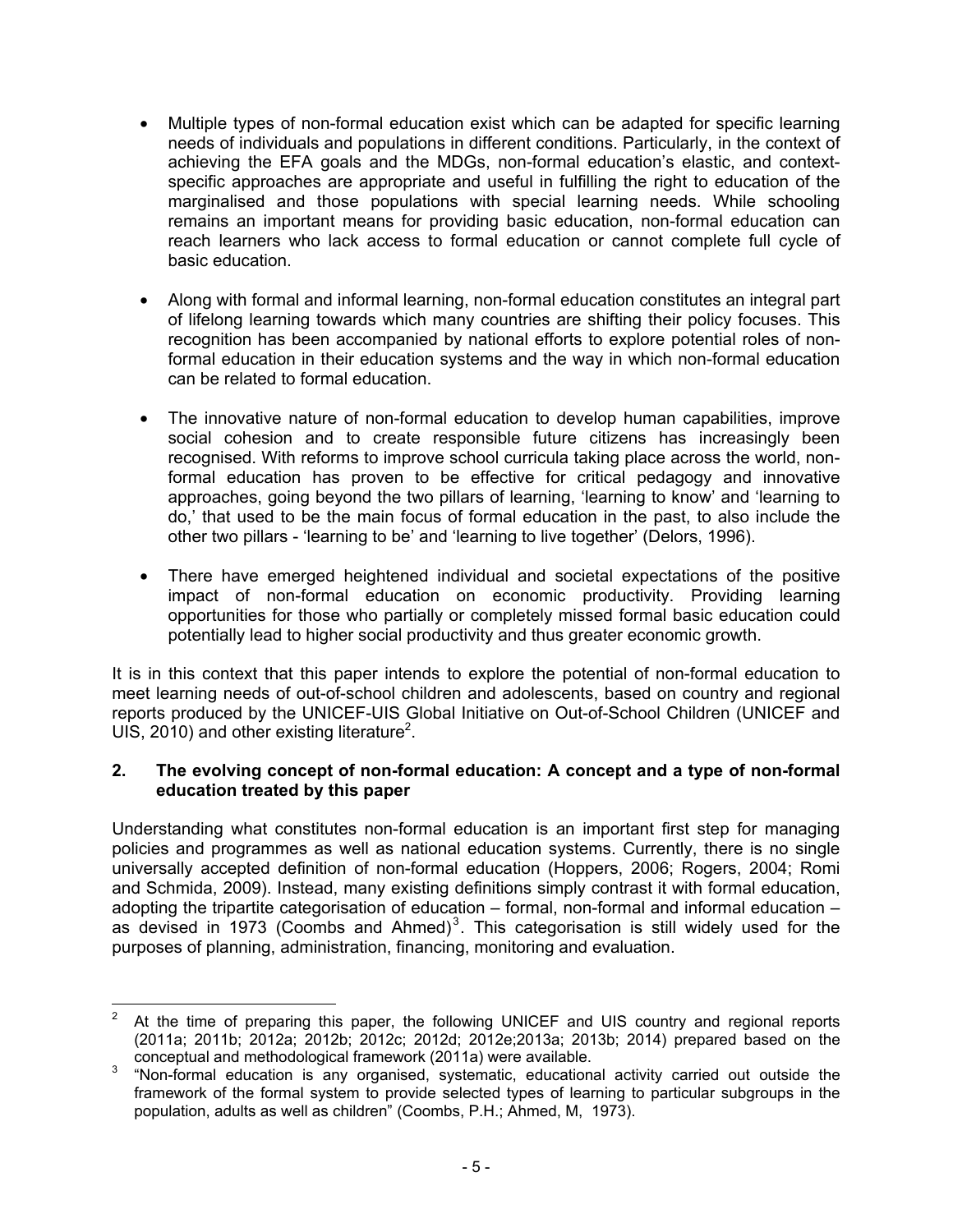#### **Box 1. Evolving concept of non-formal education**

While the notion of non-formal education based on the 1973 definition by Coombs and Ahmed is still influential in practice, experts and educationalists have conceptualised non-formal education, reflecting changing educational landscapes and understandings of 'learning'. Some have moved away from the simple counter-positioning of non-formal and formal education, by which non-formal education tends to be treated as inferior to the latter (Robinson-Pant, 2014). Others claim that boundaries between formal and non-formal education are blurred (Farrell & Hartwell, 2008). Another view point among those who focus on 'situated learning'<sup>4</sup> holds that the tripartite categorisation of education should be abandoned, conceiving 'formality' and 'informality' as attributes present in all circumstances of learning (Colley, Hodkinson, and Malcolm, 2003). There are also those who recognise the breadth and richness of knowledge, skills, attitudes and values acquired outside school, and argue for a perception of learning as a continuum of informal, self-directed, non- formal, and formal learning. (Rogers, 2004).

Moreover, the terminology complicates the matter further. To express 'non-formal education' or 'a form of it', different terms are used, such as 'flexible learning', 'alternative learning', 'complementary learning', 'supplementary education', 'second chance education' and 'extracurricular activities'. Due to the concept's vagueness, some even advocate using descriptions of each framework, rather than attempting to arrive at a common definition (Bhola, 1983).

While registering debates about the evolving concept, this paper will adopt a recent definition of non-formal education as indicated in the box below. This definition is contained in the 2011 International Standard Classification of Education (UIS, 2012) developed to facilitate comparisons of educational statistics and indicators across countries. The 2011 ISCED definition is similar to the EU definition (European Commission, 2001) which is also in frequent use.

It is important to note diverse forms of non-formal education as shown by a number of typologies (Brennan, 1997; Hallak, 1990; Hoppers, 2006; Rogers, 2004). Broadly, these fall into the following types, some of which could be combined: 1) remedial and supplemental nonformal education to satisfy unfulfilled provision by formal education, targeting school dropouts, out-of-school children and young people and adults who have missed schooling; 2) non-formal education which includes vocational training and a skills development component; 3) experimental and innovative non-formal education, some of which involves greater independence from governments, to respond to emerging learning needs as societies evolve (e.g. education for sustainable development, education for peace and democracy, citizenship education). Innovations in curricula and pedagogies generated through this type of non-formal education can be adapted to teaching and learning in formal education. It can also challenge traditional concepts of education (Romi and Schmida, 2009); and 4) others types of non-formal education, including indigenous and traditional education (Brennan, 2006), religious education, and education programmes for personal development organised by cultural institutions.

The following section will focus mainly on the first category of non-formal education – remedial or supplemental – which has gained particular attention worldwide due to increasing concern about the unmet leaning needs of out-of-school children and adolescents.

 $\overline{\phantom{a}}$ 4 Situated learning: The notion advanced by Jean Lave and Etienne Wenger (1991) regards learning as a social process whereby knowledge is co-constructed. Learning is not the transmission of abstruct and decontextualised knowledge and should be situated in a specific context and embedded within a particular social and physical environment.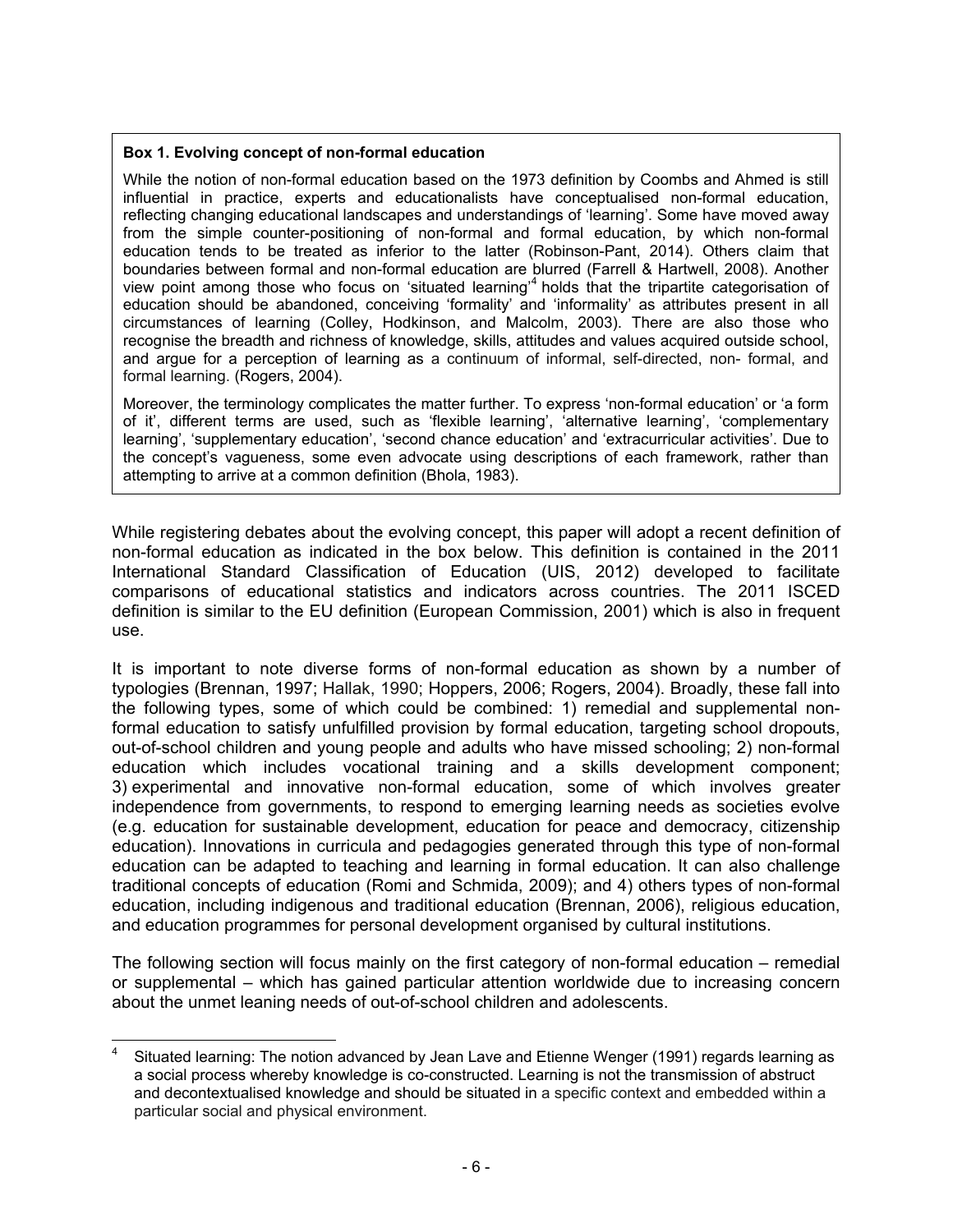## **Box 2. Definitions of three forms of education by the ISCED 2011**

**Non-formal education.** Education that is institutionalised, intentional and planned by an education provider. The defining characteristic of non-formal education is that it is an addition, alternative and/or complement to formal education within the process of the lifelong learning of individuals. It is often provided to guarantee the right of access to education for all. It caters to people of all ages but does not necessarily apply a continuous pathway-structure; it may be short in duration and/or low-intensity, and it is typically provided in the form of short courses, workshops or seminars. Non-formal education mostly leads to qualifications that are not recognised as formal or equivalent to formal qualifications by the relevant national or sub-national education authorities or to no qualifications at all. Non-formal education can cover programmes contributing to adult and youth literacy and education for out-of school children, as well as programmes on life skills, work skills, and social or cultural development.

**Formal education:** Education that is institutionalised, intentional and planned through public organizations and recognised private bodies and – in their totality – constitutes the formal education system of a country. Formal education programmes are thus recognised as such by the relevant national education authorities or equivalent authorities, e.g. any other institution in cooperation with the national or sub-national education authorities. Formal education consists mostly of initial education. Vocational education, special needs education and some parts of adult education are often recognised as being part of the formal education system.

**Informal learning:** Forms of learning that are intentional or deliberate but are not institutionalised. It is consequently less organized and structured than either formal or non-formal education. Informal learning may include learning activities that occur in the family, workplace, local community and daily life, on a self-directed, family-directed or socially-directed basis.

*Source: UIS, 2012*

#### **3. System-wide approach to non-formal education: Prerequisite for meeting learning needs of out-of-school children and adolescents**

Effective provision of non-formal education for out-of-school children and adolescents requires a combination of both system-wide and targeted approaches.

A system-wide approach to non-formal education, linked with broader development frameworks, is an essential condition for sustainable, quality non-formal provision for out-of-school children and adolescents. Key areas covered by this approach, some of which will be discussed in detail below, include: 1) positioning of non-formal education within national education systems in terms of education governance, management and coordination; 2) data and knowledge bases of non-formal education; 3) relevance and implementation of related legislation and policies; 4) financial resources; and 5) capacities of institutions, professionals and practitioners.

#### **3.1 Better positioning of non-formal education in national education systems and its governance and management**

Better positioning of non-formal education within national education systems, governance and management structure is crucial, in particular in the following respects: 1) bridging non-formal education and formal education within the education system; 2) promoting inter-sectoral cooperation; 3) strengthening collaboration among different levels of the education systems – central government, decentralised authorities, school and communities and 4) ensuring adequate provision in fragile states.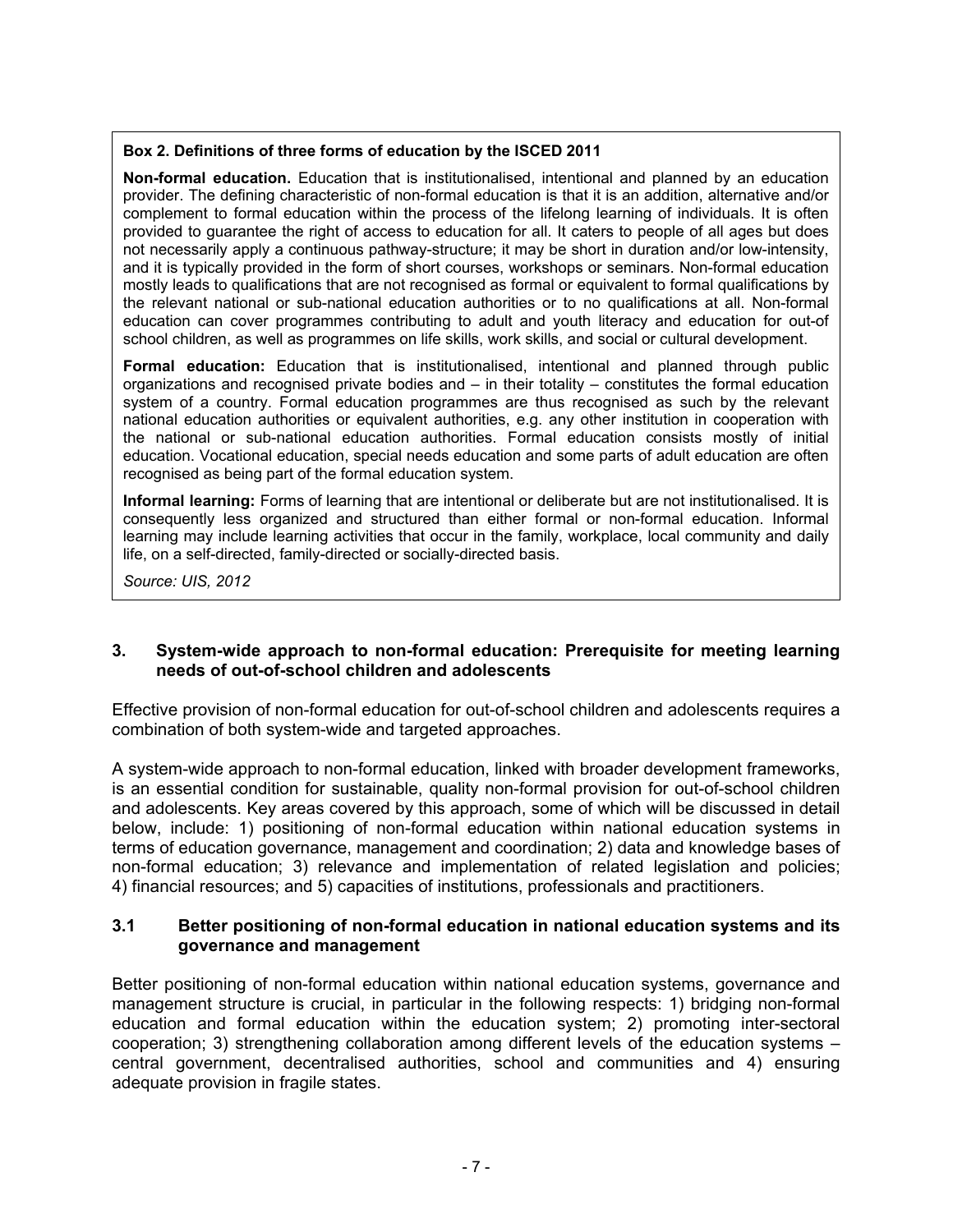Firstly, it is increasingly becoming an area of policy focus to establish an integrated education system, underpinned by a comprehensive approach to learning, encompassing formal nonformal and informal education (ADEA, 2012; Morpeth and Creed, 2012; UNICEF, 1993; UNICEF and UIS, 2014). Being out of school is not a synonym for 'no learning'. Out-of-school children and young people may be involved in non-formal education provided by state and nonstate actors in or outside the education sector (e.g. health programmes, skills training, agricultural extensions) and may acquire knowledge and skills from parents and peers through informal learning. Frequently, however, learning outcomes of non-formal and informal education are not recognized in a way which allows learners to transit into formal school or technical and vocational institutions. Such lack of recognition can also limit learners' career prospects in the world of work. In certain locations therefore, efforts have been made towards more integrated education systems by ensuring equivalence of learning outcomes and developing frameworks for transferable credit. The National Institute for Open Schooling, in India, BRAC Primary School in Bangladesh and Escuela Nueva in Colombia are a few examples (Farrell & Hartwell, 2008). Equivalency programmes have been developed elsewhere such as Afghanistan, Burkina Faso, Egypt, Ethiopia, Ghana, Honduras, Indonesia, Namibia, Mali, the Philippines, Thailand Uganda and Zambia (ADEA, 2012; Hoppers, 2007a, 2007b; UNESCO Bangkok, 2006, 2011, 2012; USAID, 2006, 2007) to bridge formal and non-formal education by linking learning content and developing frameworks to recognise learning outcomes of prior learning.

Secondly, non-formal education draws its strength from inter-sectoral cooperation supported by appropriate national systems, governance structure and management. (UNICEF and UIS, 2014). A rural out-of-school girl, for instance, may require curricular and corresponding learning materials which address her specific learning needs and indigenous knowledge, better aligned to her life context. This may require a more nuanced, individualised approach with a multisectoral perspective as oppose to the national-standardised approach. At the same time, her family may need social protection through, for instance, cash transfers. Education systems alone cannot remove barriers obstructing many children from meaningful learning. In reality, non-formal education does involve several sectors in countries such as Bangladesh, Brazil, Egypt, India, Indonesia, Namibia and Thailand. Effective linkages and coordination among these sectors, however, remains a challenge. In Senegal, for instance, no fewer than four ministries coordinated their own non-formal literacy programmes without any oversight by the ministry in charge of the sector (ADEA, 2012).

Thirdly, system enhancement and governance reforms are areas deserving of particular attention. Some countries have enhanced decentralised national education systems and improved coordination among different levels of these systems. To better reflect local needs in policies and interventions, many countries have decentralised education systems by transferring decision-making powers, resources, planning and monitoring functions from the ministries of education to sub-regional and local governments, communities and schools. In addition, special departments for non-formal education were also created at the national level, although not all of them are sufficiently resourced. In Asia and the Pacific region, many countries lack special unites for non-formal education at provincial or district levels, with some exceptions such as Thailand. This presents a challenge, particularly when numerous small-scale activities are implemented at community and local levels. In Ethiopia, for instance, 85 programmes of 35 NGOs were concentrated in less difficult areas with no coordination (Rose, 2009). Enhanced decentralised non-formal education systems, therefore, are required not only to ensure better coordination of these community-level activities but also to link those activities with the decentralised education systems for improved coherence in policies and practices.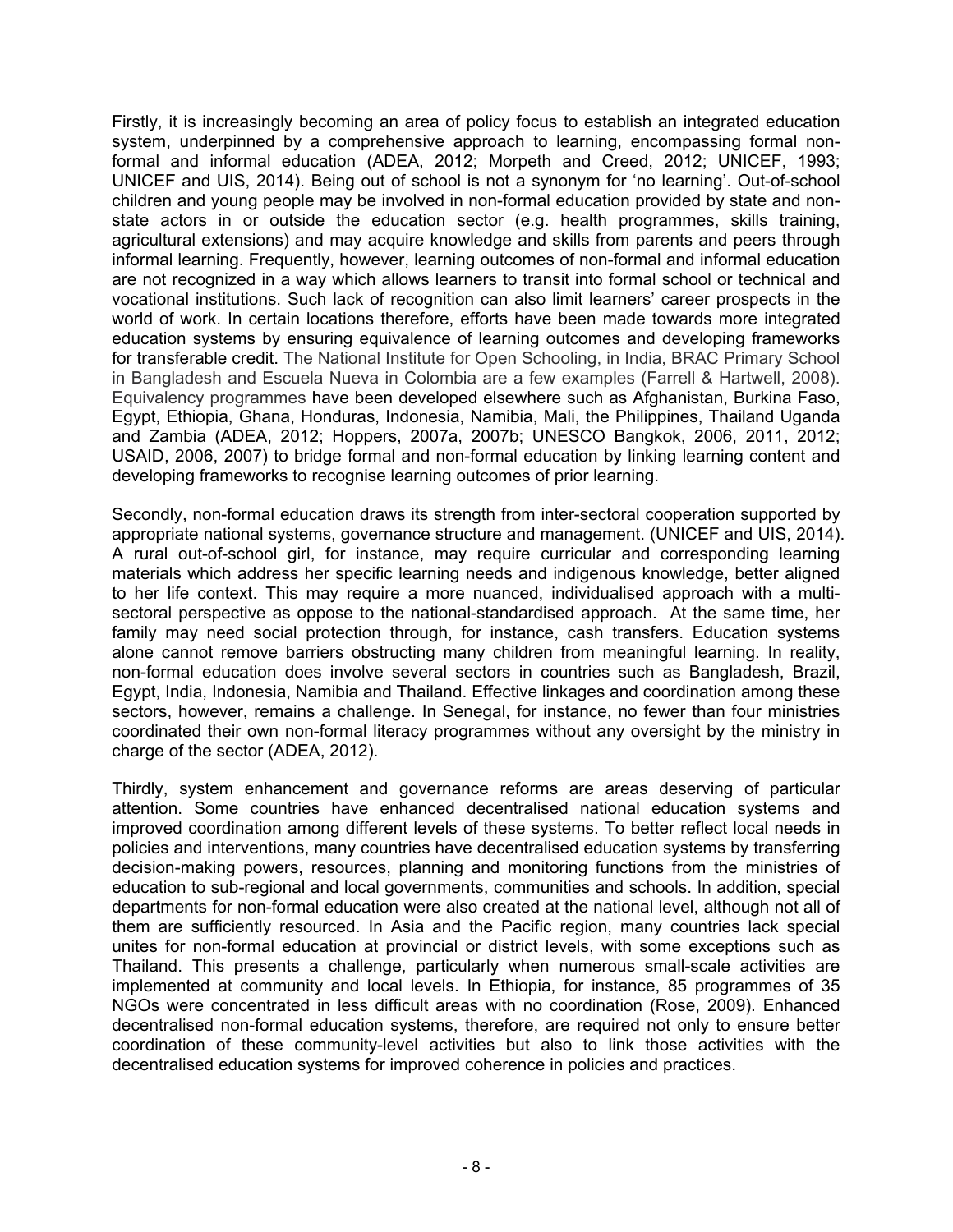Lastly, special attention is required concerning non-formal education in unstable and fragile education systems which often exist in countries with political turmoil, and/or natural and manmade disasters. While globally the number of out-of-school children decreased by 3 million between 2008 and 2011, the share of out-of-school children of primary school age in conflictaffected countries increased from 42% to 50% (UNESCO, 2014). Under these circumstances, system-wide approaches are needed to ensure effective and coordinated intervention of diverse providers through preparation of a national plan of action at the early reconstruction phase as well as a framework for non-formal education according to the phase of emergency (UNESCO-IIEP, 2006).

# **3.2 Data, information and knowledge bases**

Accurate and adequate data, information and knowledge of non-formal education are indispensable for managing a cycle of policies and programmes (e.g. identification of key issues, policy and programme design, implementation, monitoring and evaluation) and demonstrating potential socio-economic impacts of non-formal provision. Monitoring of non-formal education, however, is a complex task due to diverging understandings of its meaning and its heterogeneous nature, as well as, its diverse modes of delivery, wide-ranging stakeholders involved and limited financing. Despite recent global developments, data and knowledge regarding non-formal education remain relatively weak.

On the international level, there is no comparable data for non-formal education which is collected in a systematic manner (e.g. mappings, surveys, censuses). While recognising nonformal education, the 2011 ISCED (UIS, 2012) states clearly that it 'does not give specific advice on the development of mappings for non-formal programmes or any related non-formal educational qualifications'. However, it advances some ideas for improving international statistics, including further development of the concept of non-formal education and the establishment of criteria of content equivalency for the classification of non-formal education programmes and qualification frameworks to facilitate a classification of non-formal programmes by level.

A positive country-level development is national Education Management Information Systems (EMIS), which have been enhanced in recent years in nearly all developing countries. The need for data and information relating to non-formal education is increasingly recognised. As a result, most ministries of education in South Asia, for instance, include non-formal education departments which manage related programmes, including data collection. While several countries have developed Non-Formal Education Management Information Systems (NFE-MIS) in the last decade, an increasing effort has been directed towards developing more comprehensive EMIS which integrates both formal and non-formal education in a number of countries, such as Cambodia, the Democratic Republic of Congo and Tanzania.

Regarding collection of data on non-formal provision and demands, the lack of a single data source usually derives from the limitation of administrative data which does not always cover non-formal programmes, private and religious education. Survey data are useful but they are not always linked with education systems (UIS and UNICEF, 2011a) and may omit some population groups (Carr-Hill, 2012). A mix of the main data collection methods for non-formal education described by Carron and Hill (1991) is still in use today: the directories which are usually under the authority of or in cooperation with the Ministry of Education; statistical reports; sector assessments which identify needs for non-formal programmes; national and international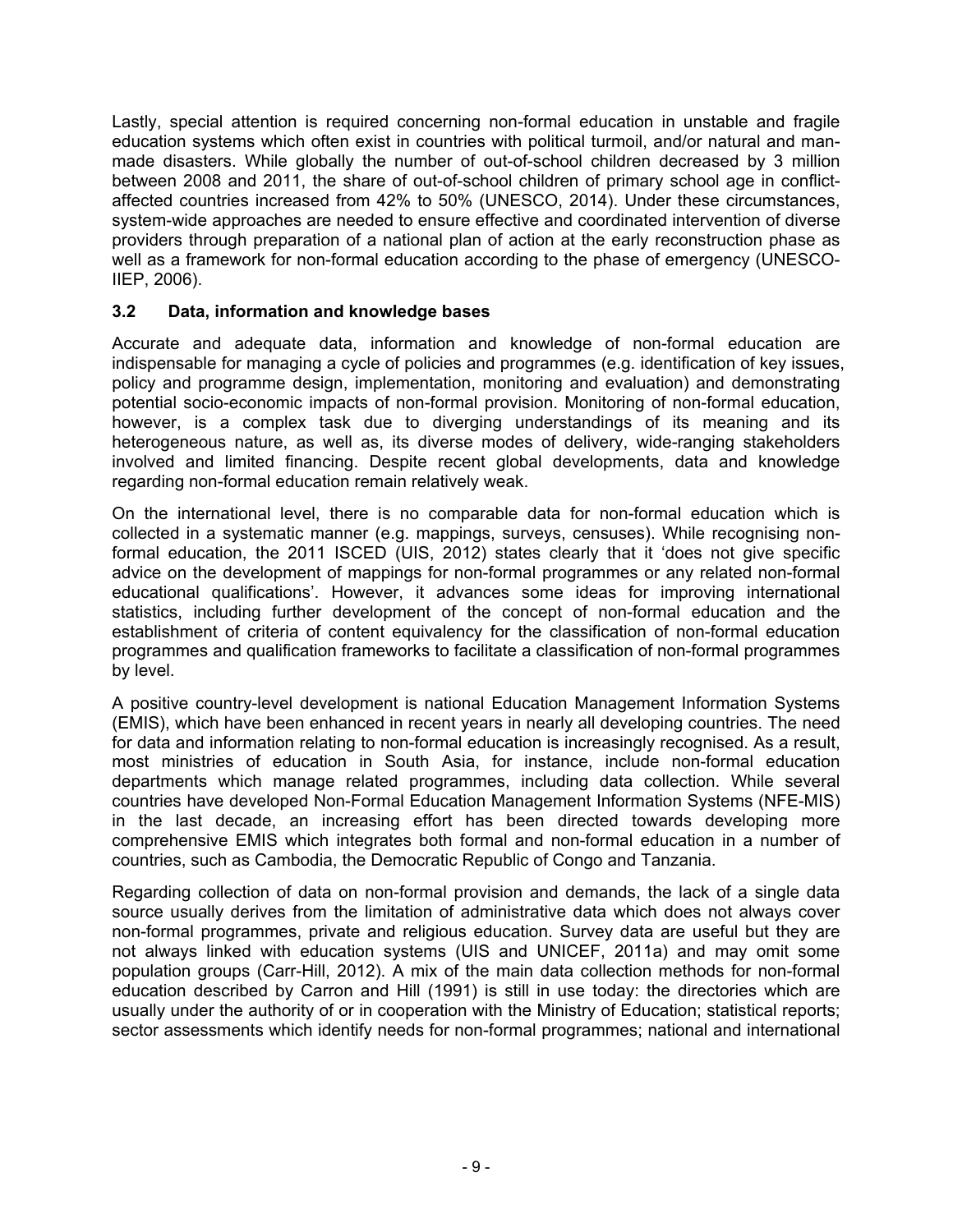household surveys to collect information from participants in non-formal programmes<sup>5</sup>; and research (e.g. costs, dropout, tracer studies or assessments). The availability and quality of data on non-formal education, however, are uneven across counties, and methodological challenges remain.

In addition, little systematic monitoring has been conducted regarding learning outcomes and impacts of non-formal provision for out-of-school children and young people. Increasing the visibility of learning outcomes, however, is becoming a policy focus in some locations, not least in European countries where the creation of active citizens who are employable and productive ranks high on policy agendas in the context of lifelong learning (Bjornavold, 2000; Werquin, 2012). The Organisation for Economic Co-operation and Development (OECD)'s Programme for the International Assessment of Adult Competencies (PIAAC), for example, assesses literacy and numeracy skills as well as problem-solving skills in technology-rich environments of populations between 16 and 65 years of age (OECD, 2013). Efforts have also been made in a number of countries such as Australia to establish assessments and recognition frameworks in the context of equivalency programmes. With their relatively high flexibility and adaptability, small-scale assessments have the potential to improve the understanding of knowledge and skill levels acquired through non-formal learning. Such small-scale assessments include the Early Grade Reading Assessment employed in nearly 50 countries<sup>6</sup>, 'Uwezo' in Kenya, Uganda and Tanzania<sup>7</sup>, and assessments included in a sample-based household survey distributed by Pratham, an Indian NGO $<sup>8</sup>$ . The OECD is also planning to expand the Programme for</sup> International Student Assessment (PISA) into low- and middle-income countries (OECD, 'PISA for Development'), which includes assessments of out-of-school 15 year-olds to understand their socio-economic background, schooling history and current situation in addition to their cognitive performance (Bloem, 2013).

With regard to knowledge of non-formal education, there also exists a gap, between the theoretical knowledge base and an abundance of practical experiences in non-formal education (Romi and Schmida, 2009). The recent renewed focus on non-formal education for out-ofschool children and young people, however, has had a positive impact on the information and knowledge base. The UNICEF and UIS Global Initiative on Out-of-school Children (OOSCI) is filling the statistical information and analysis gap, making available detailed profiles of out-ofschool children<sup>9</sup>. Other efforts in narrowing the knowledge gap include: the UIS report on Children Out of School (2005); the annual monitoring by the EFA Global Monitoring Reports<sup>10</sup> and the work of the Working Group on Non-Formal Education of the Association for the Development of Education in Africa (ADEA)<sup>11</sup>, UNESCO Bangkok<sup>12</sup>, Educate a Child<sup>13</sup>,

<sup>-&</sup>lt;br>5 Catalogues of the major surveys (e.g. International surveys include Demographic and Health Suevey, Muitiple Indicator Cluster Surveys, and Living Standards Measurement Studies Statistical Information and Monitoring Programme on Child Labour) are available at the International Household Survey Network (IHSN) and the Understanding Children's Work (UCW) survey database. 6

EGRA: https://www.eddataglobal.org/documents/index.cfm/index.cfm?fuseaction=showdir&ruid=1&statusID=3 (USAID); http://www.rti.org/page.cfm/Teaching\_and\_Learning (RTI International)

 $\frac{7}{8}$  UWEZO:  $\frac{http://www.uwezo.net/}{http://www.uwezo.net/}}$ 

Pratham: http://www.pratham.org/M-19-3-ASER.aspx 9

UNICEF and UIS Global Initiative on Out-of-School Children:<br>http://www.uis.unesco.org/Education/Pages/out-of-school-children.aspx

http://www.unesco.org/new/en/education/themes/leading-the-<br><sup>10</sup> EFA Global Monitoring Reports: http://www.unesco.org/new/en/education/themes/leading-the-

international-agenda/efareport/reports/<br>
ADEA Working Group on Non-Formal Education: http://www.adeanet.org/adeaPortal/adea/workgroups/en\_wgnf.html<br>
<sup>12</sup> UNESCO Bangkok (2002, 2013a, 2013b)<br>
<sup>13</sup> Educate a Child: http://ww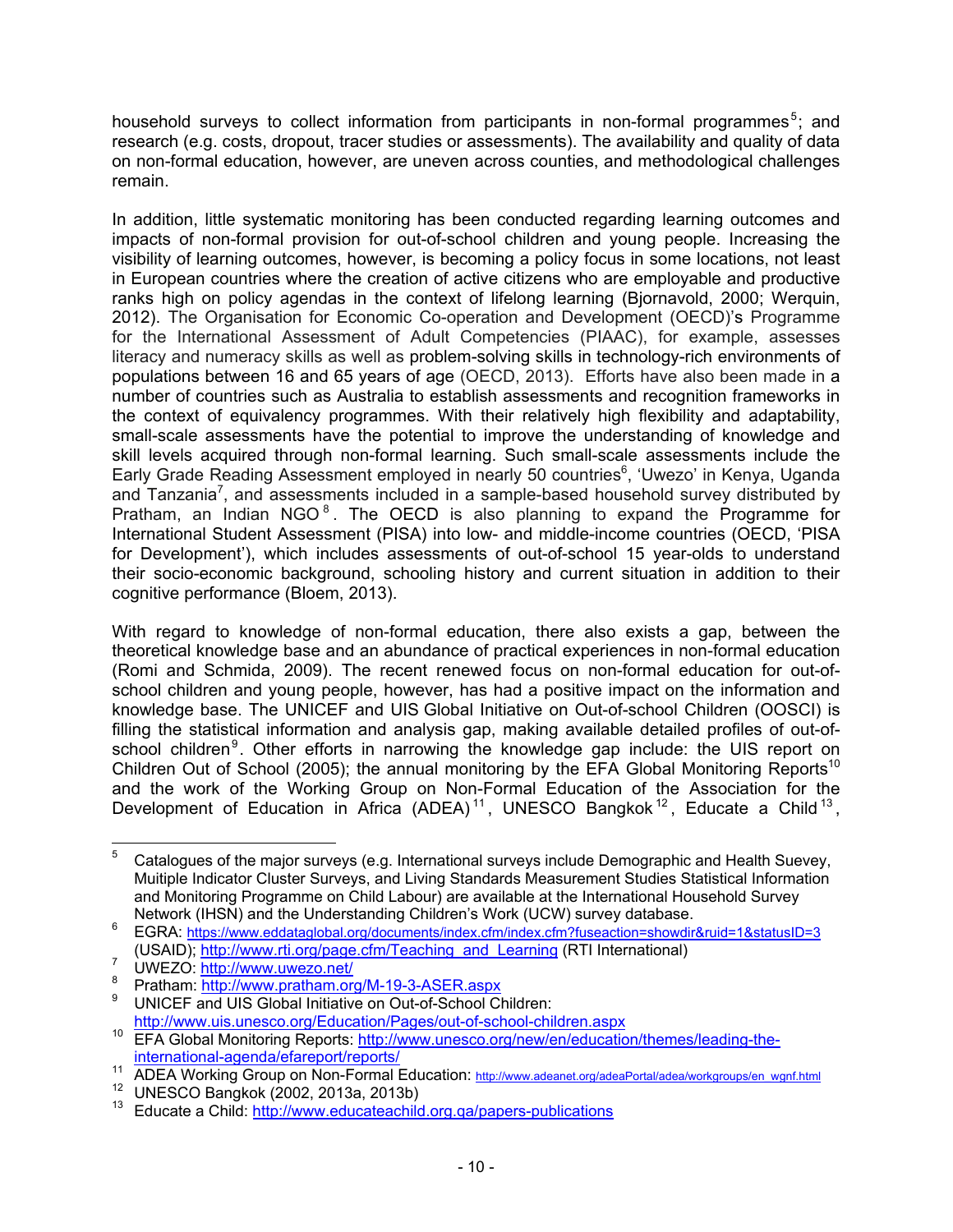UNICEF<sup>14</sup>, the UNICEF and World Bank project on 'Simulations for Equity in Education'<sup>15</sup>, and the Center for Educational Innovations Initiative of the Results for Development (E4D)<sup>16</sup>.

# **3.3 Relevance and implementation of legislation and policies**

Appropriate legal and policy frameworks related to non-formal education are an integral dimension of the provision of meaningful support to out-of-school children and adolescents.

# **3.3.1 Normative instruments and legal frameworks**

While international normative instruments or frameworks such as the Dakar Framework for Action (UNESCO, 2000) enshrine the right to education with a significant focus on schooling, the role of non-formal education has also been recognised. The Committee established to monitor the UN Convention on the Right of the Child (1989) interprets this right as related to both formal and non-formal education<sup>17</sup> (McCowan, 2013), as does the Committee for the International Covenant on Economic, Social and Cultural Rights (ICESCR) in its Article 13<sup>18</sup>. Other frameworks such as EFA Regional Frameworks for Action developed in 2000 to implement the aforementioned Dakar Framework for Action include explicit reference to nonformal education.

# **Box 3. Obligations of a State committed to guaranteeing the right to education**

- **The obligation to 'respect':** to avoid measures that hinder or prevent the enjoyment of the right to education.
- **The obligation to 'protect':** to take measures that prevent third parties from interfering with the enjoyment of the right to education (usually through regulation and legal guarantees)
- **The obligation to 'fulfil** (to facilitate and provide)': to take positive measures that enable and assist individuals and communities to enjoy the right to education and to provide appropriate measures towards the full realisation of the right to education

*Source: UN, 1999 and UNESCO webpage19*

 $14$ <sup>14</sup> Some examples are 'Innovations in education': http://www.unicef.org/education/bege\_73537.html http://www.unicef.org/education/bege\_SEE.html and the 'Let us Learn Initiative':<br>http://www.unicef.org/education/bege\_7039

 $\frac{16}{16}$  Center for Educational Innovations Initiative: http://www.educationinnovations.org/<br>  $\frac{17}{17}$  UN Convention on the Right of the Child (CRC) Article 29(1) (http://www.ohchr.org/en/professionalinterest/pages/crc.aspx). General Comment by the Committee on the rights of the child: '*Article 29 (1) not only adds to the right to education recognized in article 28 a qualitative dimension which reflects the rights and inherent dignity of the child; it also insists upon the need for education to be child-centred, child-friendly and empowering, and it highlights the need for educational processes to be based upon the very principles it enunciates. The education to which every child has a right is one designed to provide the child with life skills, to strengthen the child's capacity to enjoy the full range of human rights and to promote a culture which is infused by appropriate human rights values. The goal is to empower the child by developing his or her skills, learning and other capacities, human dignity, self-esteem and self-confidence. "Education" in this context goes far beyond formal schooling to embrace the broad range of life experiences and learning processes which enable children, individually and collectively, to develop their personalities, talents* 

*and abilities and to live a full and satisfying life within society.* 18 ICESCR, Article 13(1). General observation by the Committee: '*States parties agree that all education, whether public or private, formal or non formal, shall be directed towards the aims and objectives identified in article 13. The Committee notes that these educational objectives reflect the fundamental* 

*purposes and principles of the United Nations as enshrined in Articles 1 and 2 of the Charter'*. 19 http://www.unesco.org/new/en/education/themes/leading-the-international-agenda/right-toeducation/normative-action/state-obligations/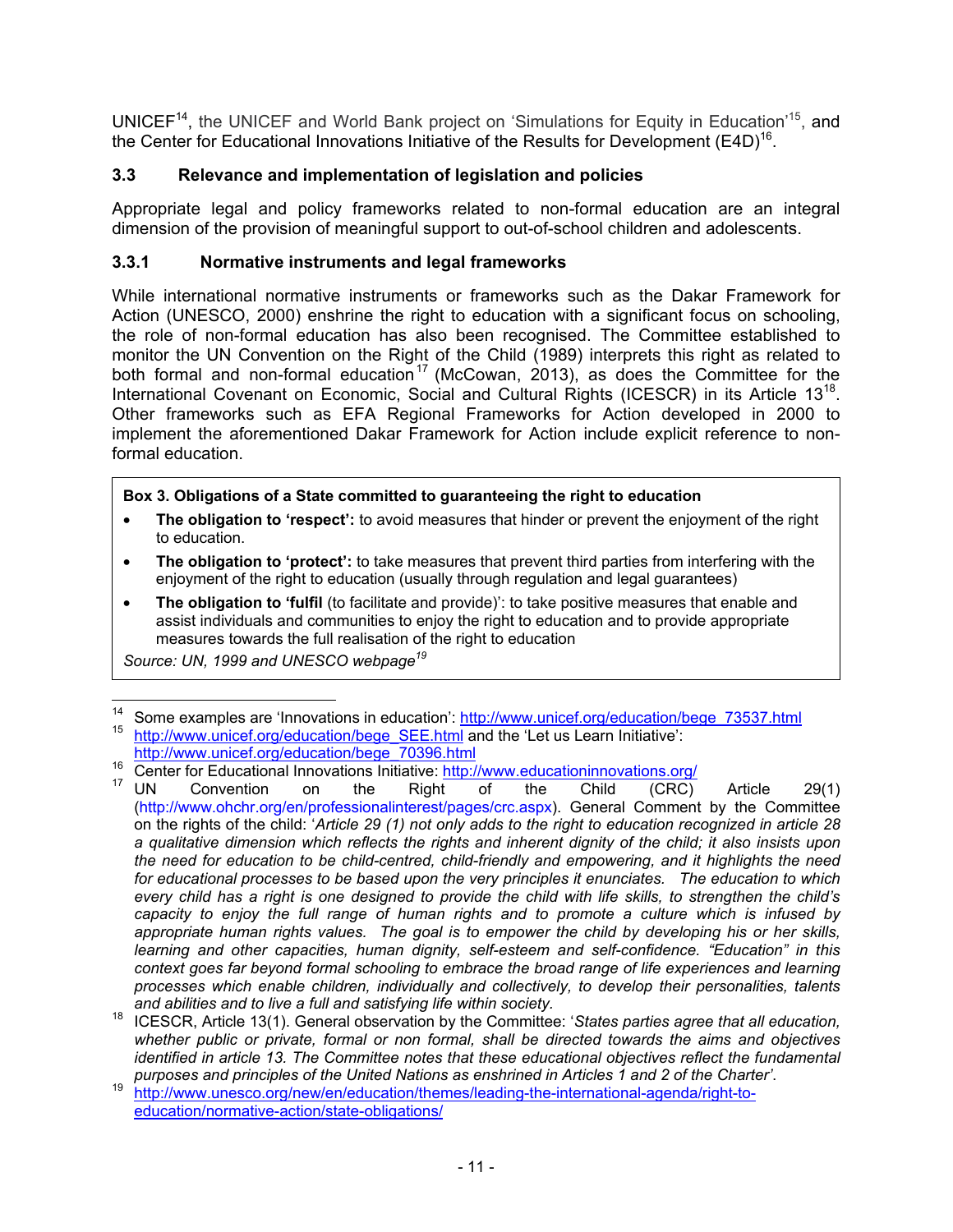A number of countries, such as Honduras, Nepal, Indonesia and Thailand, have developed legal frameworks to consolidate the provision of non-formal education. These frameworks help out-ofschool children and adolescents access meaningful learning opportunities<sup>20</sup>. In Mongolia, the amendment of Education Law in 2006 brought about a major policy shift towards integrating non-formal education into the broader national education system and securing a part of the education budget for non-formal education. In Indonesia, a presidential decree set a minimum 3% of the annual education budget for community learning centres, where non-formal education is provided for young people. (UIL, 2014) In Burkina Faso, the Education Outline Act of 1996 contributed to raising the profile of non-formal education and brought about closer cooperation between the formal and non-formal education sectors (Hoppers, 2007b). More efforts are required, however, for further enhancement of national legal frameworks and full implementation of legislation, particularly at local and grassroots levels.

States, committed to guaranteeing the right to education, have three major obligations as indicated in the box above. Instituting appropriate legal frameworks is part of their obligation to 'fulfill' this right, as are other activities such as facilitating culturally appropriate and gendersensitive non-formal programmes to rural indigenous girls. States' obligation to 'respect' the right to education can be fulfilled, for instance by respecting the freedom of parents to choose a type of non-formal programme for their children. This obligation could also address the question of a balance between, on the one hand, innovation in non-formal provision based on the autonomy of providers and governments' control, on the other.

An example of the obligation to 'protect' can be seen in light of growing non-formal provision by non-state actors, such as communities, NGOs, the private sector and donors. Many of these non-state provisions are at the grass-root level often on a small scale, and not all of the activities are coordinated and monitored systematically. As the number of non-state providers increases and their activities diversify, parts of non-formal education have been commercialised in places as reflected by the creation of 'ISO 29990:2010 - Learning services for non-formal education and training: Basic requirements for service providers' in 2010 by the International Organization for Standardization  $(ISO)^{21}$  (Maruyama and Ohta, 2013). To ensure the quality of and equity in the growing non-state actors' provision, the state is expected to play a stronger role in its obligation to 'protect' the right, for instance, by improving coordination of non-formal provision and enhancing regulations, guided by a shared vision of education, policies and strategies for education and development. (UNESCO-IIEP, 2011) In Burkina Faso, the public-private partnerships ('faire-faire strategy' – 1999) were introduced to the non-formal education governance and management through the creation of a common fund to mobilise resources for disadvantaged groups (FONAEFE) (Hoppers, 2007).

- 12 -

 $20\,$ 20 Honduras's Law on the Development of Non-Formal Alternative Education (1999) (http://www.unesco.org/education/edurights/media/docs/de25c375950386e49423e94a63d04932acb6b 2c1.pdf); Nepal's Education Rules 2059 (2002) (http://www.unesco.org/education/edurights/media/docs/9d45ce9e6a48b088fa23c1fc17e1fb5ece0c12 21.pdf); Indonesia's Law on National Education System (2003) (http://www.unevoc.unesco.org/worldtvetdatabase1.php?ct=IDN&ct2=&ct3=&disp=2); and Thailand's Non-formal and Informal Education Promotion Act B.E.2551 (2008) (http://www.unesco.org/fileadmin/MULTIMEDIA/INSTITUTES/UIL/confintea/pdf/National\_Reports/Asia

<sup>%20-%20</sup>Pacific/Thailand.pdf).<br>Founded in 1947, ISO is a developer of voluntary International Standards for products and services and has published more than 19 500 International Standards. (http://www.iso.org/iso/home/about.htm) See the webpage on ISO 29990:2010 at: http://www.iso.org/iso/home/news\_index/news\_archive/news.htm?refid=Ref1384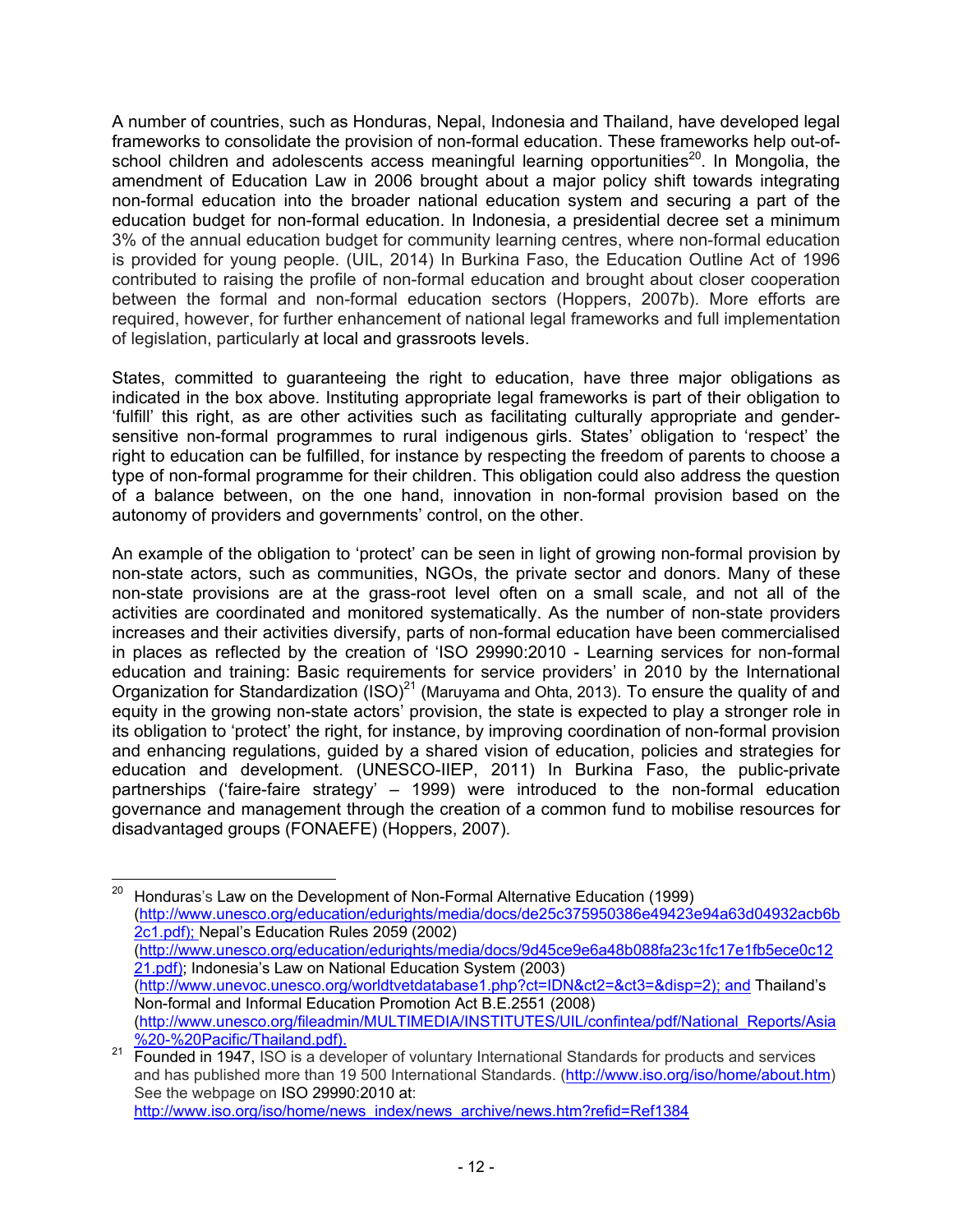# **3.3.2 Education policies and beyond**

National policies addressing non-formal education, in alignment with broader education and development policies, are conducive to effective non-formal provision. Such policies define the position and role of non-formal education within the national education systems. They may also indicate objectives and measures in realising a vision in specific areas of non-formal education such as curriculum, teaching and learning material, modes of delivery, teachers and teaching professionals, language of teaching and learningand issues related to the learning environment. However, many national education sector plans, including those funded by the Global Partnership for Education, often do not include or prioritise non-formal education. Despite some positive policy efforts, the perception of non-formal education as 'second-class' still persists, encouraging separation of non-formal programmes from formal education in national policies and sector-wide approaches.

Regarding the direction of national policies, there has been a gradual shift towards greater integration of formal and non-formal education through equivalency of learning content and development of qualification frameworks (UNICEF and UIS, 2014). In South Asia, where indigenous NGO have provided non-formal education for many years, governments are joining these efforts. In India, the government's long-standing support for non-formal education expressed in its national plan has set a trend towards a more integrated approach to formal and non-formal education (Rose, 2009). In Bangladesh, where NGO provision has been prominent, the government has brought about a major policy shift. Building on the 2006 non-formal education policy, the government developed the 'Non-formal policy implementation: Strategic Action' in 2010 as well as the national frameworks for its implementation, encompassing equivalence education, effective non-formal education delivery, standard and capacity development for non-formal education facilitators, and enhancement of the legal framework through a non-formal education act and monitoring. Nepal has formulated a non-formal education policy outlining objectives to provide alternative basic and vocational education to school dropouts (UNESCO, 2012a). In sub-Saharan Africa, a similar policy shift can be observed. In Ghana, the Complementary Basic Education Policy was developed in 2008 to build on positive experiences of the flexible school model which targeted out-of-school children aged 8-14 (UNICEF and UIS, 2012a).

As a component of policies promoting integrated approaches to non-formal provision, many countries developed some form of policy framework to recognise, validate and accredit (RVA) non-formal and informal learning (UIL, 2012; 2013a, 2013b). This is particularly true of the area of higher education and technical and vocational education. Concurrent with policy shift for integrated education systems, development of national frameworks for recognising prior learning in basic education has attracted far greater attention.

Another policy dimension is inter-sectoral cooperation. For instance, policies to promote an integrated approach to rural transformation combining the education, health, labour, agriculture, water and environment sectors can enhance not only non-formal learning of out-of-school children and adolescents but also livelihoods of community members. Policies to enrich literate environments, which include production of reading materials on different topics, library construction, and the promotion of ICTs for learning, also help out-of-school children and adolescents acquire, sustain and develop knowledge and skills.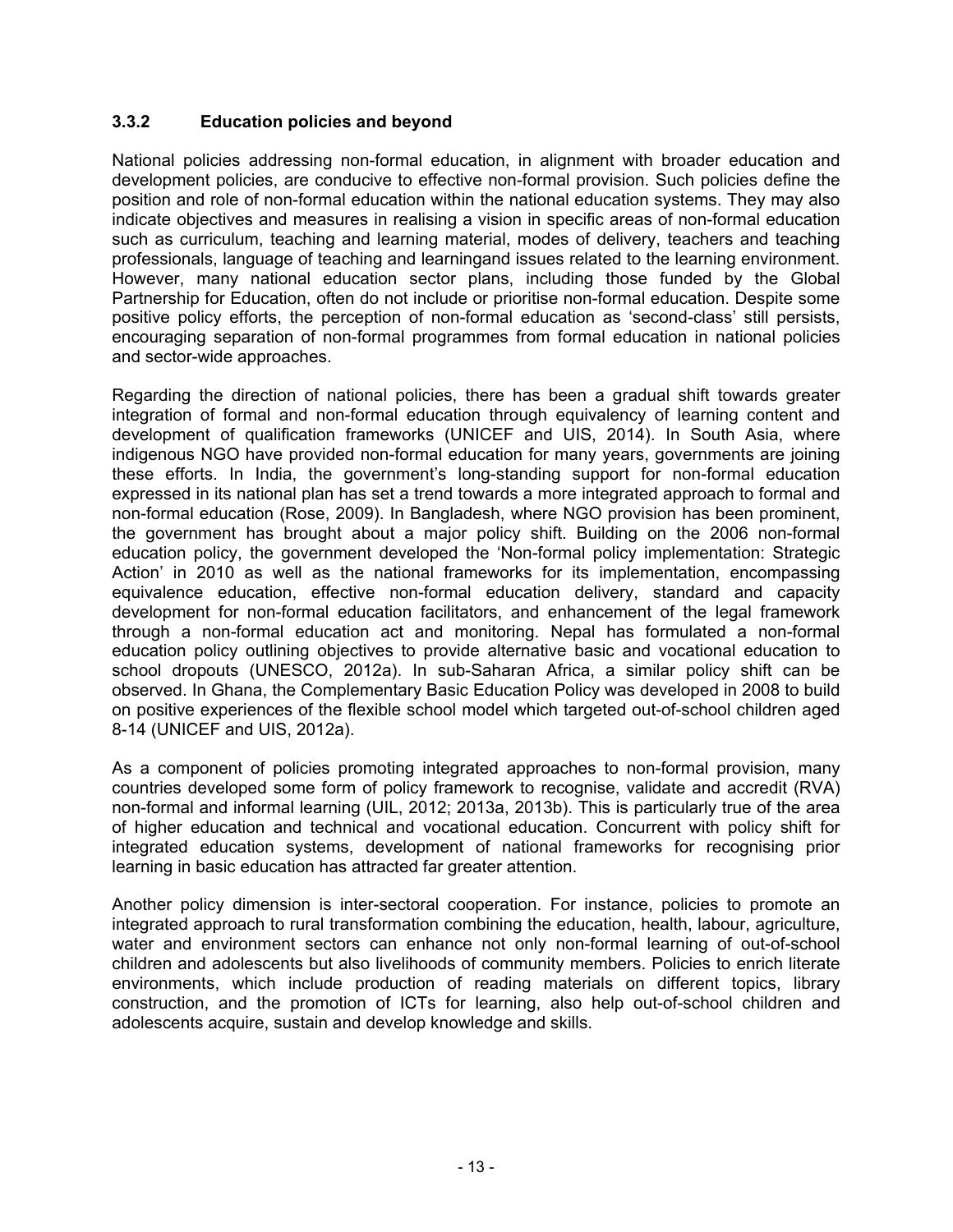# **3.4 Financial resources**

Despite the increasing efforts of governments and non-state providers, the current investment in non-formal provision is far from sufficient and equitable to accommodate all eligible children.

In many developing countries, provision of public funds to non-formal education programmes is extremely limited (UNESCO, 2008), especially when the education budget itself is not sufficient. In Ghana, for instance, a mere 2.7% of primary school allocation, or 1.1% of the total education budget for 2003 was allocated to non-formal education designed to support out-of-school youth and adults (Rose, 2009). As indicated by the UNICEF and UIS South Asia Regional Study (2014), the per-child investment is lower compared to that in formal education. This is a source of concern when estimated unit costs to reach the 'last 10 per cent' of out-of-school children are even higher (UNICEF and UIS, 2010). If education sector budgets continue to assume equal unit costs for all children, additional expenses required to offset the multiple disadvantages of out-of-school children, including forms of social exclusion, can never be sufficiently secured. Inequitable distribution of funds within a country is another persistent challenge, often resulting in the disadvantaged out-of-school children and adolescents receiving a lower-quality education.

Nevertheless, some positive steps have been taken by governments to ensure sustained and equitable provision to mitigate supply-side financial barriers. In Malawi, the current National Education Sector Plan aims to ensure that, by 2017, at least 2% of the education budget will be devoted to second-chance education and training of out-of-school youth by 2017 (Engel, 2012 in UNESCO, 2012a). In Bangladesh, the Primary Education Development Program **(**PEDP III, 2011-2015) recognises non-formal education and second-chance education with mandated provision of resources for NFE programmes (UNICEF and UIS, 2014). Although earmarked for formal school, Sri Lanka's introduction of an equity-based decentralised funding mechanism to invest more in under-performing schools in its provinces marks a positive move in terms of equity (UNICEF and UIS, 2014). To address demand-side financial barriers, a number of governments have also taken social protection measures, such as poverty alleviation programmes in South Asian countries (UNICEF and UIS, 2014), to ensure out-of-school children can gain access to non-formal education.

Non-state providers are also playing a significant role in narrowing the financial gap in Africa and in South Asia, as well as Latin American where non-state provision has a long history (Burnett, 2014). The example of countries, such as Ghana, Nigeria and India, demonstrate the rapid expansion of low fee private primary schooling where public schools fail to meet parents' demands both quantitatively and qualitatively (Tooley and Dixon, 2006). These schools serve poor households and providing a pragmatic solution for deprived individuals, although concern remains that their overall costs tend to be higher than those of public schools (UNESCO, 2012a) and not affordable for many parents, many of whom would opt for well-functioning government schools, if such schools existed (Harma, 2009).

# **3.5 Capacities of institutions, professionals and practitioners**

Institutional, organisational and individual capacities are essential for consistent and effective management of policies and programmes for non-formal education for out-of-school children and adolescents. As capacity development requires internal ownership and a shared vision, the widespread understanding of policy-makers and professionals regarding non-formal education as 'second-class' education is a major obstacle to effective adoption and application of nonformal approaches (UNICEF, 1993). Perceptions and communities' awareness levels can also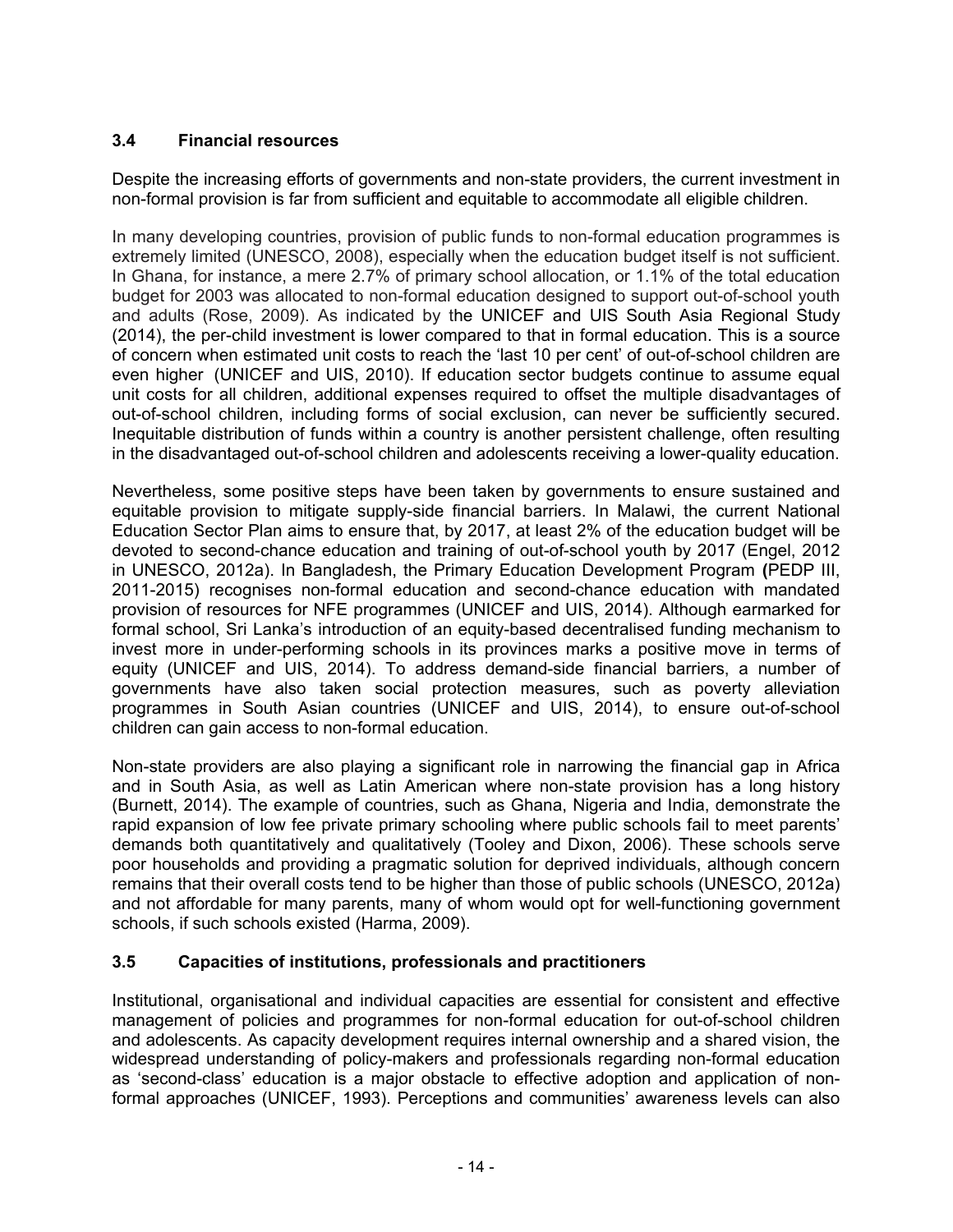form impediments. Examples of community mobilisation campaigns in Bangladesh and Pakistan represent effective measures to remove socio-cultural barriers relating to gender roles and tolerance of child labour (UNICEF and UIS, 2014). The global campaign 'Emergency Coalition for Global Education Action', established by the UN Special Envoy for Global Education in early 2014 to send 57 million children to school, could help kindle support for national efforts and to raise awareness levels of policy-makers and practitioners $^{22}$ .

As part of an integrated education system, the strengthening of the capacities of ministry units attending to non-formal education is crucial, but often not sufficient. In Ghana, the decentralisation policy has not been in full operation owing largely to limited capacities at the district level, an issue that has been highlighted in the UNICEF and UIS country study (2012a). Equally, the organisational capacities of non-state non-formal education providers such as NGOs are not always well developed.

While quality teachers and facilitators contribute pivotally to effective learning, non-formal educators tend to be under-valued in many national education systems. This reality affects teachers' quality, motivation and performance. Out of 40 national education plans examined, only 11 plans included training in non-formal education (UNESCO, 2014)<sup>23</sup>. Evidence from rural Rajasthan in India shows that the absenteeism rate of teachers in 120 NGO-run non-formal education centres was as high as 44% in 2003, although daily monitoring had reduced the rate to 21% in 2006 (UNESCO, 2014). To narrow the teacher gap, efforts have been made by governments and partners, in particular by NGOs, which play a major role in providing teacher training and other teacher-related services. In Uganda, the government supports NGO providers to expand primary education for disadvantaged rural and urban areas, through teacher training and development of a costing plan to fund teachers' salaries through the government payroll. In Malawi, a national plan which aims to reach 90% of out-of-school youth by 2017 includes a goal of more than tripling the number of facilitators offering second chance education, from 700 to 2,380. (UNESCO, 2012a) In 2010, Mongolia developed and piloted non-formal education preservice training for teachers, which includes multi-grade teaching. Thailand provides a supplementary e-training programme for NFE teachers with six components, including action research, English and mathematics (UNESCO and UNICEF, 2011). Greater efforts, however, are required if the number of qualified teachers is to be increased and if their capacities, status, working conditions and prospects for professional development are to be improved.

# **3.6 Towards breaking a vicious circle in non-formal education**

Overall, the above-mentioned issues and challenges related to systemic approaches to nonformal education are interrelated, often creating a vicious circle: inadequate understanding of the potential of non-formal education, including a bias towards non-formal education as secondary to formal education; a low priority given to non-formal education in national education systems; insufficient support and limited resources for non-formal education, which consequently affect quality and impact of non-formal provision. This vicious circle in non-formal education must be broken, if effects and impacts of non-formal provision are to be optimised for out-of-school children and adolescents.

<sup>22</sup> 

<sup>&</sup>lt;sup>22</sup> http://educationenvoy.org/the-emergency-coalition-for-global-education/#sthash.B1sr7noT.dpuf<br><sup>23</sup> The 40 countries examined are Afghanistan, Bangladesh, Belize, Bhutan, Cambodia, Ecuador, Egypt, Ethiopia, the Gambia, Ghana, Guinea-Bissau, Guyana, India, Indonesia, Jamaica, Kenya, the Lao People's Democratic Republic, Lebanon, Lesotho, Liberia, Malawi, Mauritius, Mozambique, Namibia, Nepal, Nigeria, Palestine, Papua New Guinea, Rwanda, Sierra Leone, South Africa, Sri Lanka, Sudan (pre-secession), Swaziland, the United Republic of Tanzania, Timor-Leste, Uganda, the United Arab Emirates, Zambia and Zimbabwe. The references for the plans can be found in Hunt (2013).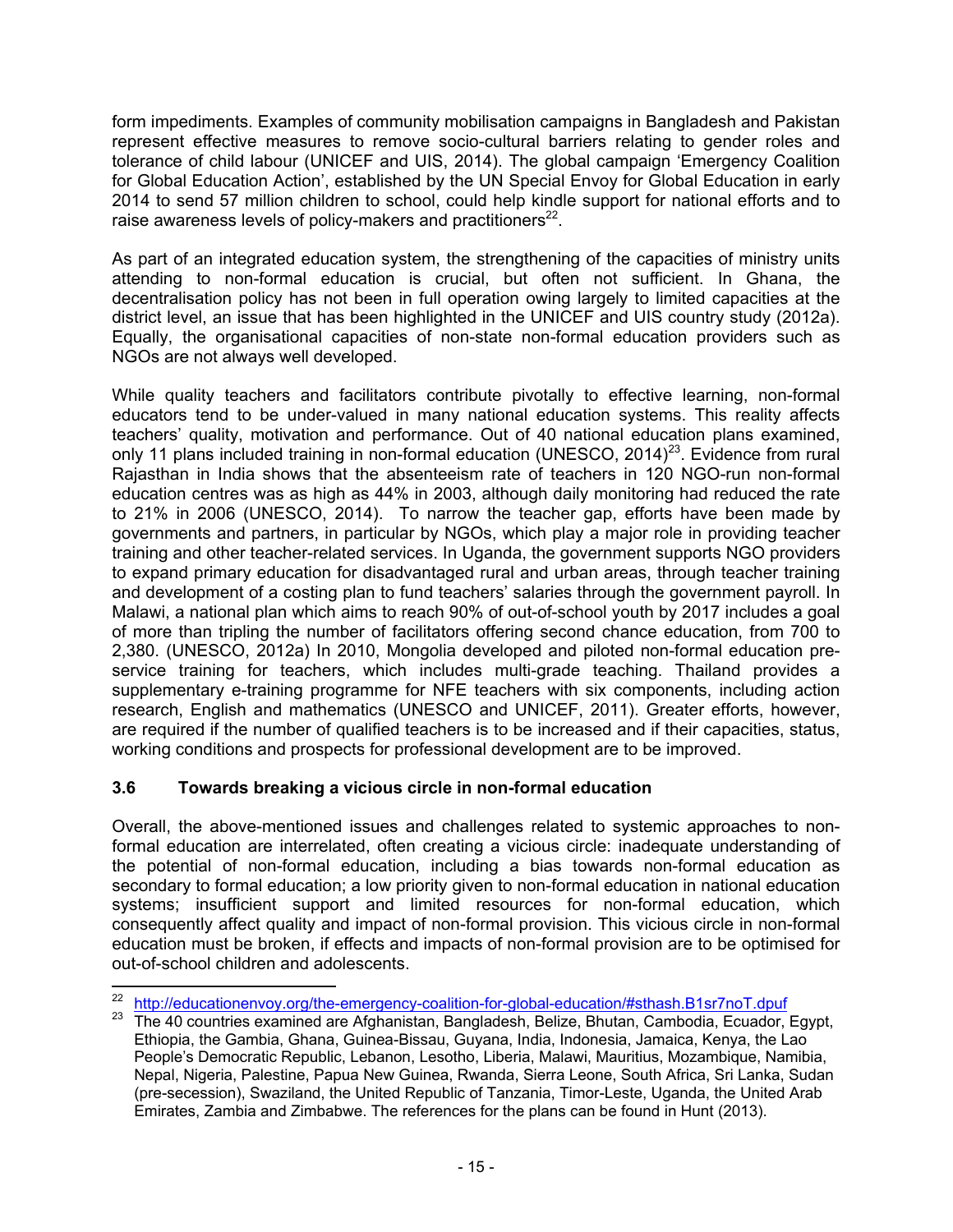## **4 Targeted non-formal approaches to specific groups of out-of-school children and adolescents**

## **4.1 Targeted non-formal interventions for equitable and quality provision of learning opportunities**

Inherently targeted non-formal interventions, underpinned by flexibility, diversity, contextspecificity and openness, are forceful in accommodating specific learning needs of heterogeneous learners with diverse backgrounds. For many children and young people who experience educational exclusion, non-formal education is an important means to acquiring knowledge, skills, values and attitudes required for further learning, better well-being and improved livelihoods. Every out-of-school child and adolescent is unique, affected by interrelated factors of exclusion, such as poverty, geographical location, social status and gender bias, and their profiles changes over time as those factors evolves, together with other conditions such as age, family situation and related national policies. Hence, non-formal education can target particular population groups facing educational marginalisation as well as specific geographical locations in which educational challenges persist.

Major advantages of targeted non-formal interventions include a greater ability to reach underserved children and the potential to amend inequalities in education. Several UNICEF and UIS OOSCI studies highlight the limited availability of schools and inconvenient school timetables as barriers for accessing and completing schooling. Non-formal education enables more flexible modes of delivery and learning, such as multi-grade schools in which one teacher instructs students of different ages, grades, and abilities at the same time, boarding schools, mobile schools for nomadic pastoralist children, and distance education, using open learning principles and ICTs. In Kenya, Turkana Education for All (TEFA), in collaboration with UNICEF and the government, provides education for children of marginalised and nomadic pastoralist communities with low-cost mobile schools.

# **Box 4. BRAC free primary school**

Initiated in 1985 in Bangladesh, BRAC (formerly known as Bangladesh Rural Advancement Committee) free primary schools have responded to a perceived need for quality, non-formal education for disadvantaged and out-of-school children in Bangladesh, particularly girls. The BRAC primary school program began with 22 one-room schools providing three years of schooling up until Grade III, after which students were transferred to state schools. With the success of the programme, it was expanded in 2000-2001 to cover the entire five-year primary school curriculum, through a fouryear, catch-up program. Currently, over 22,000 BRAC primary schools are operating throughout the world.

BRAC primary schools adapt a leaner-centered approach to teaching and learning. Its curriculum emphasises not only core subjects, but also confidence-building, team-work skills, gender rights, nutrition and hygiene. Teachers are recruited from the local community, all of whom are female, and receive an initial 12-day training course from BRAC and in-service monthly trainings. School timings and class schedules are flexible for children to be at home to help with chores or harvesting. BRAC primary schools also cater to students with special needs, providing learning materials in minority languages for ethnic minority students for the first couple of years, and providing surgeries and medical devices free of charge to students with medical disabilities.

BRAC students are now able to sit for the government Shomaponi Examination that occurs at the end of primary school. Examination results have shown that BRAC students can be competitive with, if not higher performing than, government school students.

*Source: Nath, 2002 and the Centre for Education Innovations, 2014*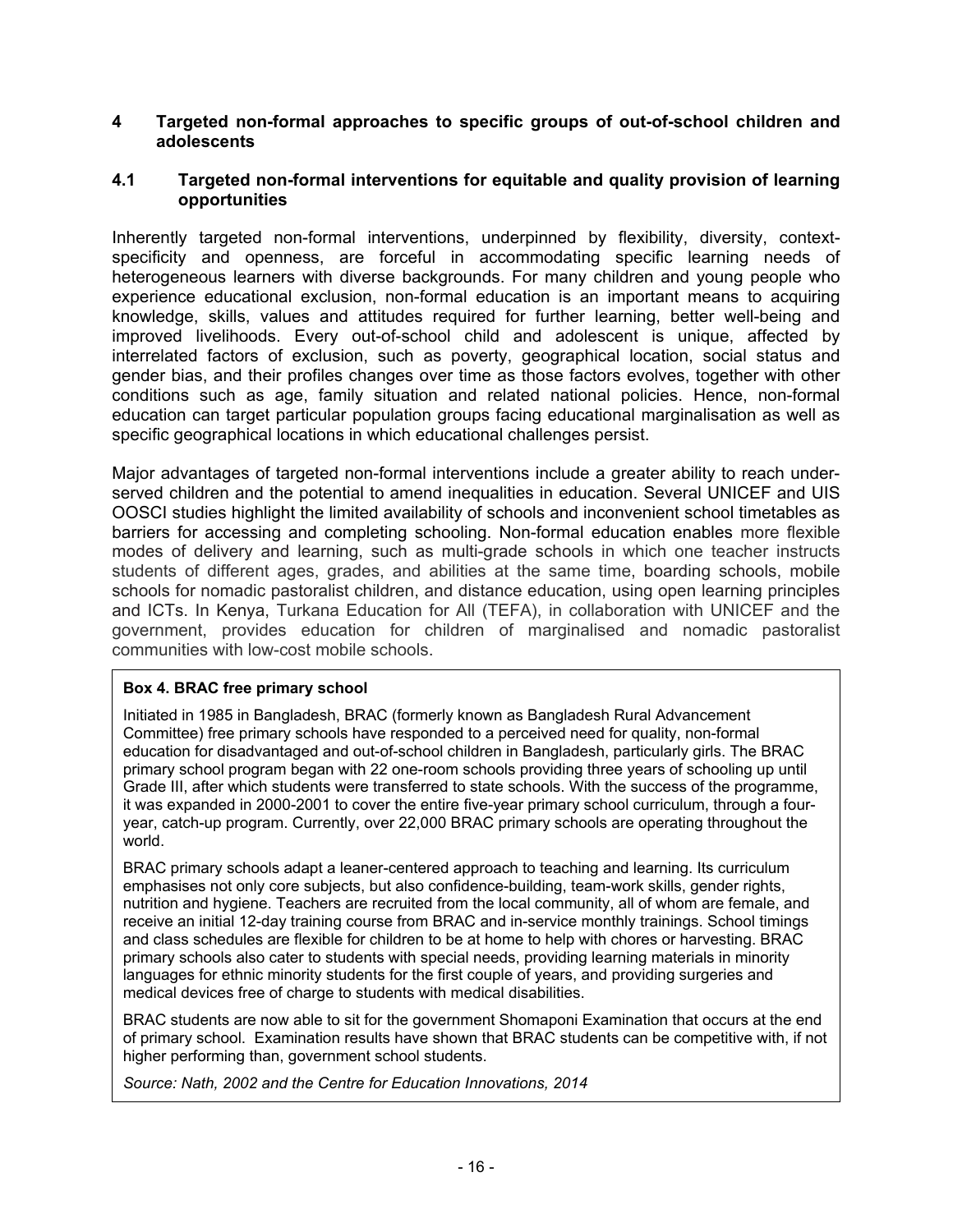#### **Box 5. Affordable new and old technology can improve learning for disadvantaged groups**

The prevalence of ICT in some parts of the world does not mean that this is the cheapest or even most effective type of technology for educational purposes. In the developing world, the radio – so-called old technology – has a powerful reach, particularly in rural areas or sparsely populated regions. Radios are everywhere, with at least 75% of households in developing countries having access to a radio. An example is South Sudan Interactive Radio Instruction. It offers daily half-hour lessons in English, local language, mathematics and life skills. More generally, such programmes have improved student learning by 10% to 20% over control groups that did not use interactive radio instruction. This type of instruction is also extremely cost effective. In one project in Honduras, such instruction cost US\$2.94 per student in the first year and US\$1.01 per year thereafter.

Tablet computers and e-readers, although currently expensive, are expected to fall in price, allowing for their use in expanding access to information resources for all learners. In India, with government subsidies, such devices could be provided to students for as little as US\$10. Multimedia educational resources, such as videos, are also being used to enhance the learning experience and reach students in remote areas. The Khan Academy, for example, produces short educational videos that serve as self-learning tools. There have been over 60 million downloads of its videos to supplement teaching in many classrooms in developing countries. Policy-makers seldom adequately address how new technology will affect the inclusion of marginalized youth. Cost is a key factor. But some forms of technology can be affordable, and could be used to provide a wide range of information resources for disadvantaged learners.

*Source: Winthrop and Smith, 2012 in UNESCO, 2012a*

While the quality of many non-formal programmes itself remains an issue, their flexible and context-specific nature, when proper support is given, can tangibly enhance the quality of learning. The adoption of the mother tongue as the language of teaching and learning, connection of learning content to learners' daily life, and provision of training to local teachers and facilitators, are a few examples of the elements of flexible non-formal provision of good quality.

# **4.2 Non-formal education for specific target groups of out-of-school children and adolescents**

The following is a brief illustration of non-formal education targeted at specific groups of out-ofschool children and adolescents, highlighted by UNICEF and UIS OOSCI country and regional studies for improved policies and interventions. It is acknowledged that there are other excluded groups or populations, such as HIV&AIDS infected children, stateless children and parents who missed schooling and require targeted non-formal interventions.

# *Girls*

Many interrelated factors prevent girls from entering or staying in school such as early marriage, pregnancy, poor households or cultural bias. Non-formal education offers them a chance to continue education and reintegrate into formal education. In Gambia, the Re-Entry Programmes for Girls, initiated by the Ministry of Basic and Secondary Education, targets girls who have dropped out of school due to social, financial or other reasons. Initiated in 2002, this programme employs a multi-pronged approach, including tertiary education, with each participant receiving extensive guidance and counseling services, such as personal, social and vocational assistance (UNESCO, 2012b). In India, a project known as 'Pehchan', developed in 2002 by the Centre for Unfolding Learning Potentials (CULP) in collaboration with the government and UNICEF, offers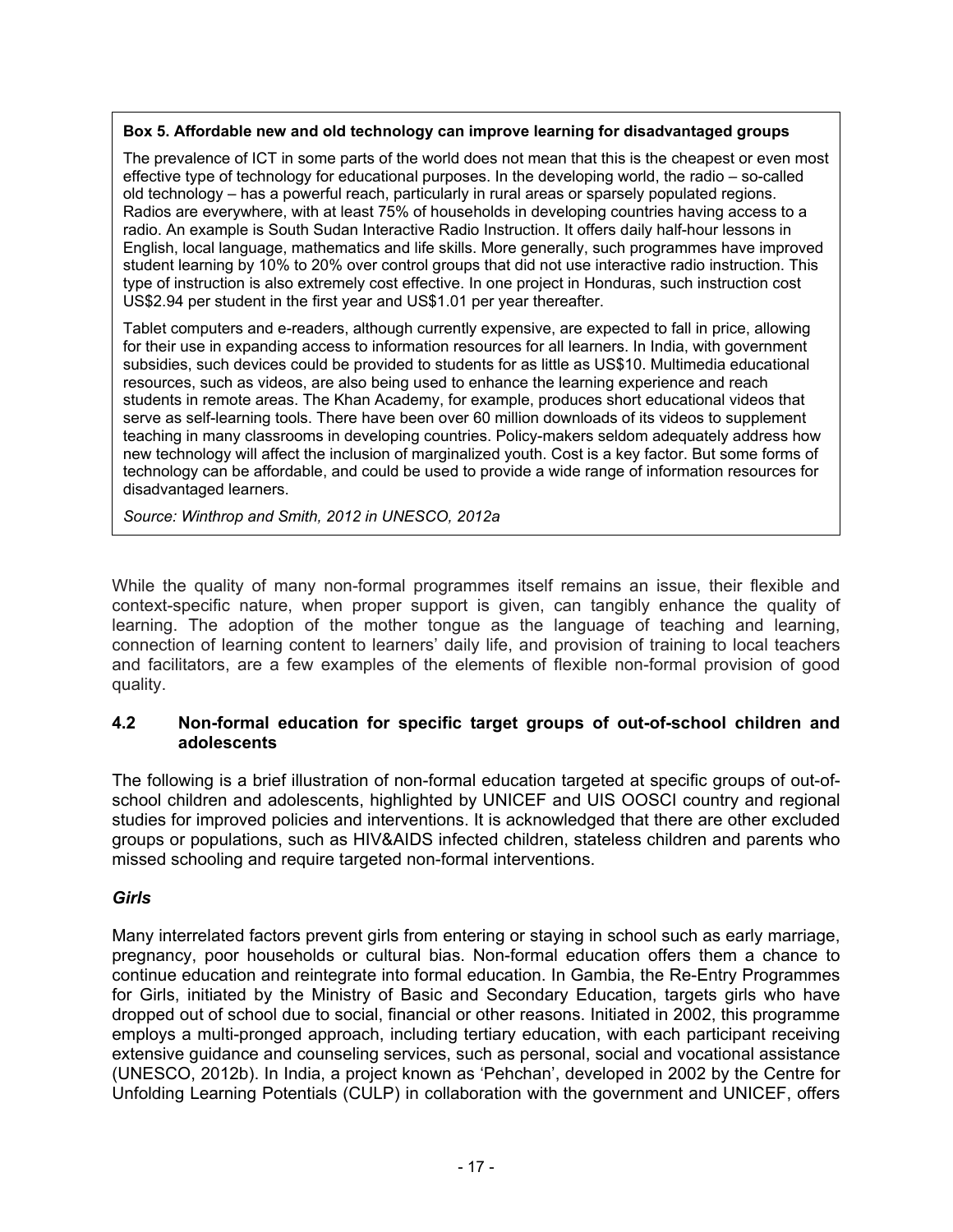2-3-year courses at primary level to rural out-of-school adolescent girls for their reintegration into the formal school system. Spaces are provided by local communities, and courses are taught by female teachers who completed twelve grades of schooling and trained for 40 days (Centre for Education Innovation, 2014). An initiative 'HOPE for Teenage Mothers' in Kenyaprovides teen mothers with access to economic and educational opportunities through formal education, vocational training and skills building (Centre for Education Innovation, 2014).

# *Children suffering from man-made and/or natural disasters and conflicts*

Millions of out-of-school children and adolescents impacted by natural and man-made disasters, conflicts and food crises are in need of learning. A programme of BRAC (formerly known as Bangladesh Rural Advancement Committee) in Bangladesh is an example of a targeted approach, enabling children to access learning through floating schools when a combination of floods and poverty make normal schooling almost impossible. In this programme, boats serve a dual purpose: buses for transportation and classrooms for learning<sup>24</sup>. Indonesia's equivalency programme includes 'Disaster Service Mobile Class' to serve learners in areas affected by disasters. Equipped with tents, wheelchairs, chairs or mats to sit on, books, white boards, radios, tape recorders and TVs, this service offers, in addition to regular Package programmes, psychological counselling and skills-training for learners (UNESCO and UNICEF, 2011).

#### *Children in rural areas*

Large majorities of the world's out-of-school children and adolescents reside in rural areas where a series of socio-economic barriers are persistent. Beyond the question of limited access to formal schools, rural children tend to encounter the quality challenges as a result of inequitable distribution of resources within their countries. Non-formal education is a response to the access and quality challenges faced by children and adolescents in rural areas. Its flexible mode of delivery and provision, such as multi-grade classes, and flexible schedule, enables them to study while supporting their families at home. Specific curricula can be developed, in light of the national framework and local knowledge to respond to global, national and local concerns. The Escuela Nueva model in Colombia is recognised for its success in meeting the learning needs of rural children through a multi-grade school model; later, in 2001, it was adapted to out-of-school, displaced children<sup>25</sup>. In Lao People's Democratic Republic, a non-formal mobile teacher for the primary education programme was introduced to reach the 6- 14-years-old children who live in isolated and remote areas without schools $^{26}$ .

# *Children from minority groups*

Non-formal programmes can better accommodate children from minority groups who may need special attention due, for example, to ethnicity, race and language. In Brazil, for instance, Afro-Brazilian children and adolescents face a disadvantage compared to their white peers due to racial discrimination (UNICEF and UIS, 2012e). Appropriate non-formal curricula, materials, pedagogies and the use of appropriate language of teaching and learning can help out-ofschool children from minority groups to learn in safe and appropriate environments and can prevent potential discrimination.

 $24$ <sup>24</sup> http://www.unescobkk.org/news/article/beauty-of-alternative-learning-getting-students-to-schools/<br><sup>25</sup> http://www.escuelanueva.org/portal/en/escuela-nueva-model.html

<sup>26</sup> http://www.unescobkk.org/fr/education/literacy-and-lifelong-learning/flexible-learningstrategies/country-cases/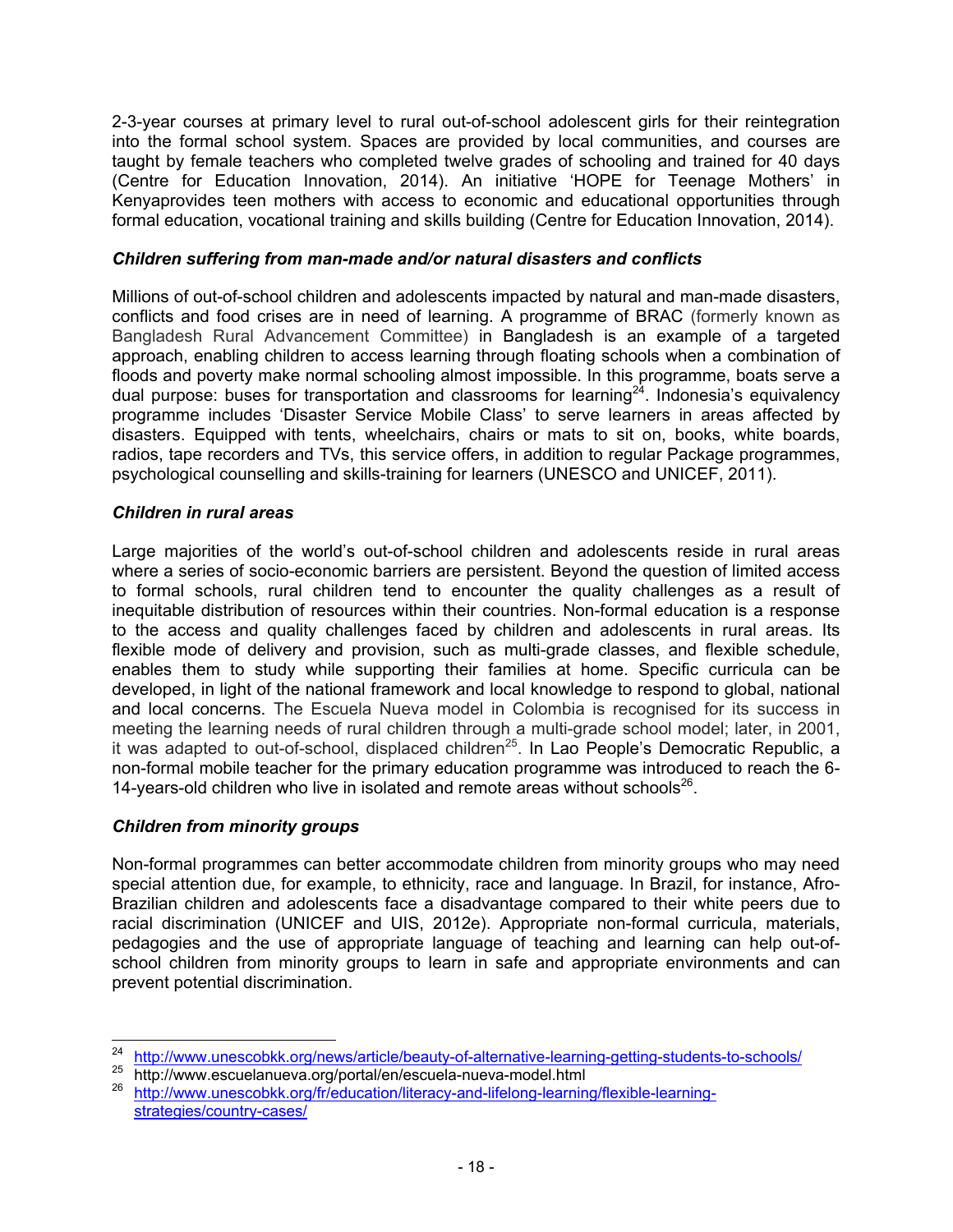#### **Box 6. Using technologies for rural children and adolescents to overcome a distance barrier in Brazil**

A research undertaken by the IBO- PE in 2010 at the request of Brazil's Confederation of Agricultural and Livestock Production, and of the National Apprenticeship Service (SENAR) in 10 states of the 5 Brazilian regions has pointed out that 10% of the students of the rural schools need more than one hour to reach school.

To facilitate the access to education for the children and adolescents living in remote areas, some secretariats of education have sought alternative solutions, which allow to serve the largest possible number of students.

In the state of Amazonas, for instance, the solution found by the State Secretariat of Education and Quality in Teaching (SEDUC) to secure the right to education of the children and adolescents living in the rural communities more distant from the urban centers, was to create in 2007 the project of Faceto-Face Higher Secondary School with Technological Mediation. From the Center of Educational Media, live lessons are transmitted in real time to classrooms located all around the state, through a platform of interactive TV and teleconference that operates through satellite.

In 2011, the project assisted 27 thousand students of the 6th, 7th and 8th grades of lower Secondary School, and of the 1st, 2nd and 3rd grades of higher Secondary School in 1500 rural communities of all 62 municipalities of the state of Amazonas. In 2012, it is assisting 34 thousand students of 2100 communities. In the current year, along with higher Secondary Learning, all grades of lower Secondary Learning are also offered (from 6th to 9th grade), along with the first segment of Youth and Adult Education.

In the state of Tocantins, a pilot project is in course with full-time education at ten schools in the countryside. As an alternative, the possibility of creating mobile teaching units in school-buses and school-boats is under consideration.

*Source: UNICEF and UIS, 2012e*

# **Box 7. Quote from a Roma parent in Romania**

 '*I have a girl who finished 5th grade last year; she went to school for a while and then she wouldn't go anymore. She felt bad for not being like the others. She didn't know [things]. Her colleagues would help her do her homework.*' (Interview with Roma parent, Apud Ulrich, 2009: p.29).

*Source: UNICEF and UIS, 2012d*

# *Working children*

Due to economic difficulties, many children do not enter or eventually leave school to contribute to the family income or even to take up paid domestic work. Non-formal education is effective in reaching such children. In the six largest cities of Bangladesh, for instance, learning centres under the Basic Education for Hard-To-Reach Urban Working Children (BEHTRUWC) project provide life skills-based, non-formal basic education for working children aged 10-14 years who have either have never attended or dropped out of school. (UNICEF and UIS, 2014) Joint programmes of the International Labour Organisation (ILO) and the International Programme on Elimination of Child Labour (IPEC) on non-formal or transitional education aim at reintegrating former child workers into formal school in countries such as Brazil, India, Mongolia and Nicaragua. Through Bridge Schools or intensive transitional education programmes, former working children are supported to compensate for the years of study they have 'lost' and to attain an academic level adequate to enrol in formal school or vocational training (ILO, 2006).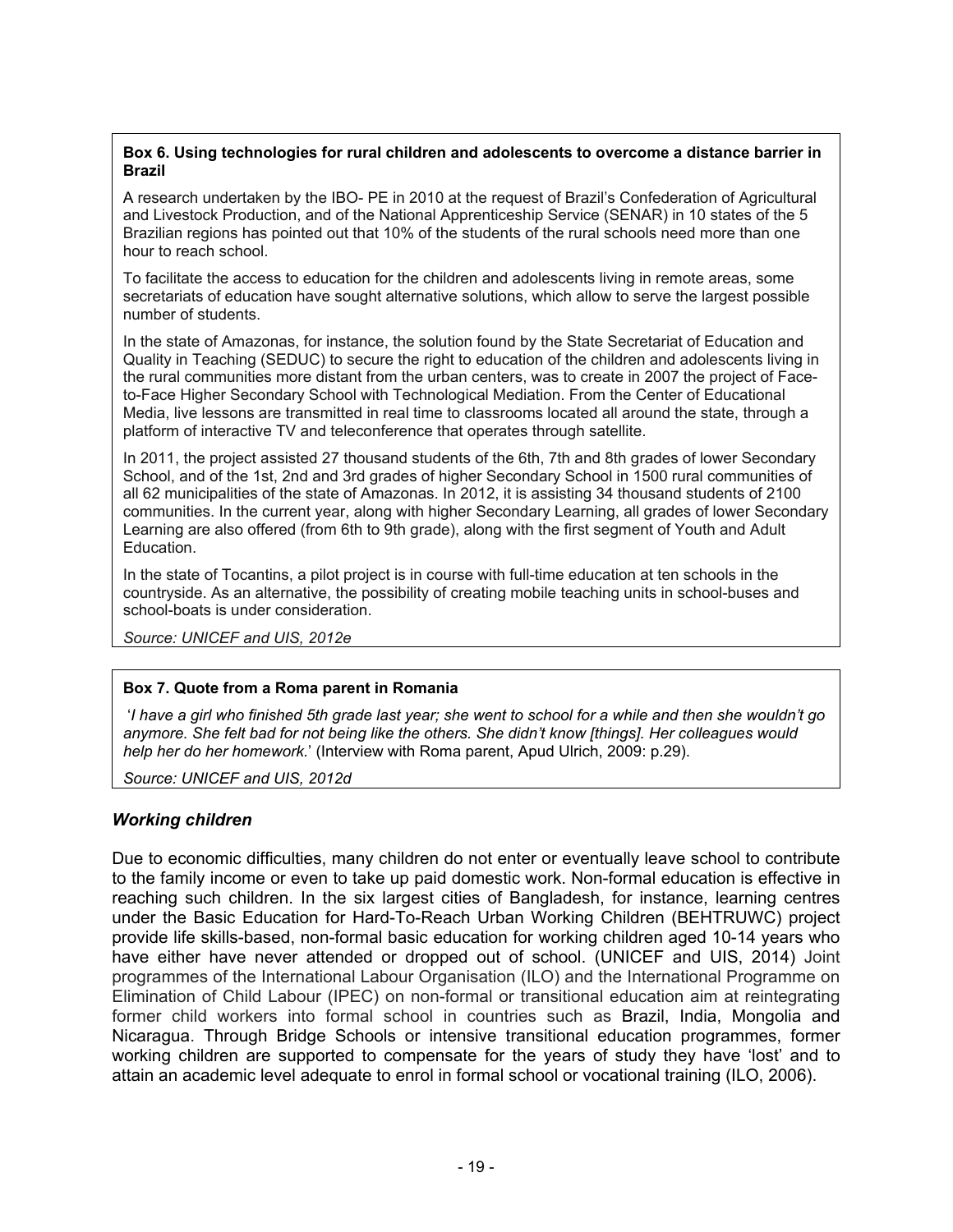#### **Box 8. Voice from a child, working in a bazaar in Kyrgyzstan**

'My name is Ruslan and I am 14 years old. I do not go to school, since I work as a tachkist in Osh Bazaar. I come here before 8.00 o'clock in the morning and leave home at 8.00 o'clock in the evening. I can take a day off during the week but Saturdays and Sundays are my busiest days which I cannot skip. These days I use my tachka to deliver goods from storage to selling tables. Sometimes, my tachka is overloaded and it's very difficult to pushing it through overcrowded market place. Some of my friends work with food sellers and their work is even much harder. However, I have no other options because my family has nobody else to feed us. I would like to attend school, but I don't want to study with children much younger than me.' (Personal conversation, July 1, 2011)

*Source: UNICEF and UIS, 2012c* 

# *Children with disabilities*

Different forms of disabilities – children in wheelchairs, children with hearing problems, children who have difficulty in walking and holding a pen or who possess visual impairments – require tailored learning. Non-formal education can respond to these learning needs through its flexible and context-specific provision, including creating accessible school buildings, classrooms, and facilities such as toilets with handrails. Flexible learning programmes allow children who need to stay in hospital for long periods of time to continue their study through distance learning. However, challenges remain in the form of undertrained teachers, insufficient social protection for families with disabled children, and social perceptions of disability by which children often face teasing and bullying at school. Lack of support for many unregistered children with disabilities is also an issue. (UNICEF and UIS, 2012c). BRAC's Children with Special Needs programme in Bangladesh is an example of how educational opportunities for children with disabilities may be combined with specific government-supported interventions such as physical therapy, hearing aids, ramps to school buildings, wheelchairs, crutches, glasses and surgery (DFID, 2010).

# **5 Policy recommendations**

Non-formal education is indispensable in realising the right to meaningful education for all outof-school child and adolescents. Its innovations in curricula, pedagogies, and delivery modes can also make a positive influence on formal education to prevent dropout and improve the educational quality. Overall, the following is recommended as major conditions for equitable and quality non-formal provision for out-of-school children and adolescents.

# *Overall conditions*

- Breaking the vicious cycle in non-formal education is a key. A critical step for this is to change the negative perception, held by policy-makers, practitioners and development partners, of non-formal education as the secondary to formal education..
- Revisiting the concept of non-formal education in light of lifelong learning which encompasses formal, non-formal and informal learning to improve its relevance in the contemporary world.
- With the strong ownership of governments, promoting a combination of system-wide and targeted approaches to non-formal education, recognising the diversity of learners' profiles and needs.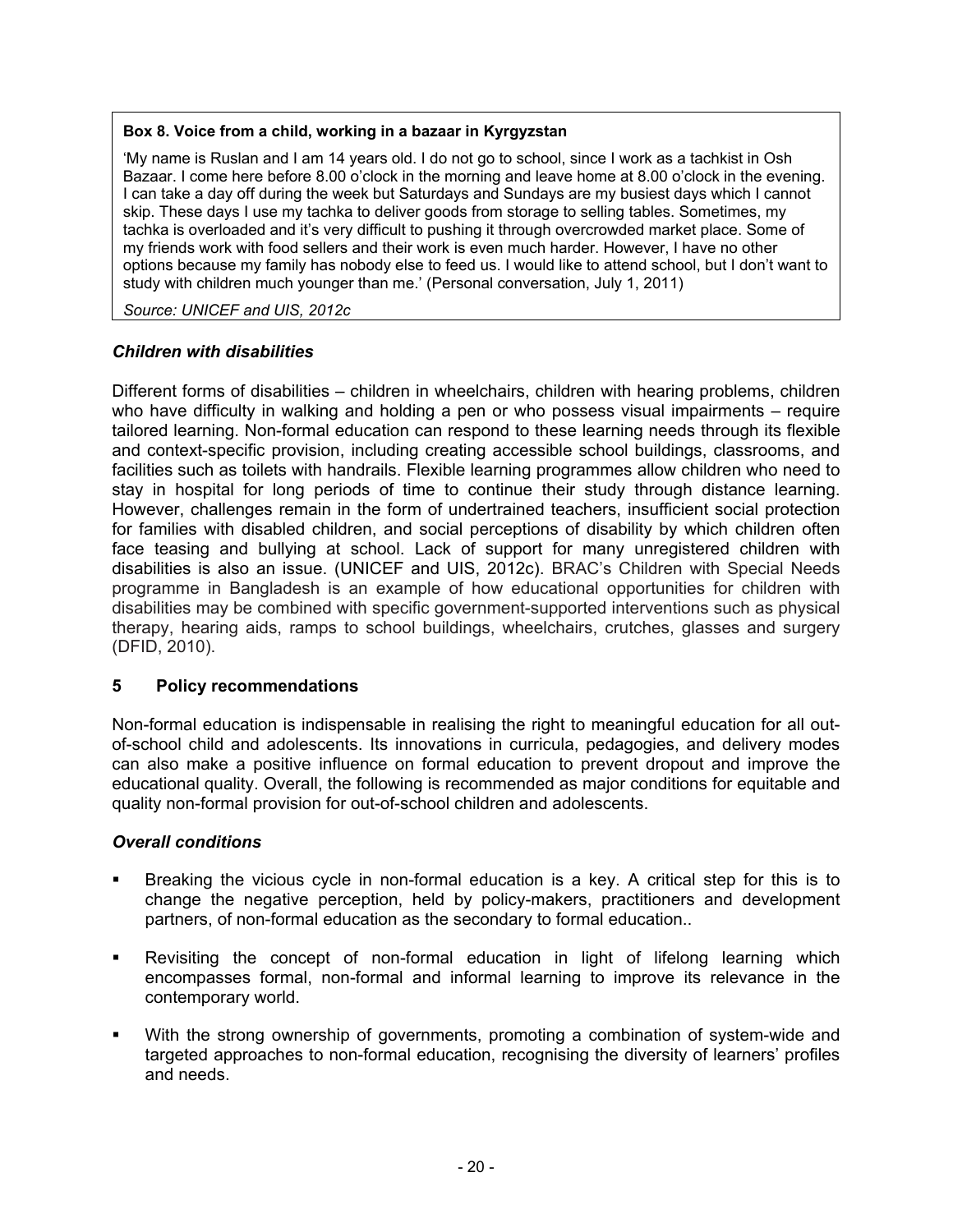# *Conditions for a system-wide approach*

- While enhancing decentralised non-formal education systems and capacities, the integration of relevant part of non-formal education into national education systems is of considerable importance. This can be achieved by ensuring equivalency of learning content and developing frameworks for recognising learning outcomes of non-formal and informal education.
- Developing further data, information and knowledge bases regarding non-formal education and integrated monitoring systems for effective policy management and programme cycles for non-formal education. Instituting appropriate legal frameworks and policies to ensure quality and equitable non-formal provision for out-of-school children and adolescents.
- Making available increased domestic and external resources in a sustained and equitable manner for enhanced non-formal systems, policies and provisions.
- Developing capacities of institutions and education personnel for effective non-formal education.

# *Conditions for a targeted approach*

- Enhancing effectiveness of non-formal learning through development of context-specific, gender-sensitive and development-relevant curricula, pedagogies, teaching and learning materials as well as adaption ofspecific teacher training, appropriate language of teaching and learning and delivery modes. Such learning can help promote individualise learning and cater to specific needs of targeted population groups.
- Adapting innovative, flexible and multiple delivery modes to learners' convenience (e.g. time, location) to ensure equitable access to non-formal programmes of adequate quality. Pedagogical and assessment tools must be aligned to provide high-quality individualised learning opportunities and feedback from formative assessment processes.
- Enhancing institutional capacities of government and non-state providers in managing nonformal programmes, such as programme design, implementation and monitoring to ensure the quality and sustainability of the programmes.
- Fostering more coordinated partnerships guided by a national vision of education and development so that each stakeholder, notably governments, non-state actors such as NGOs and the private sector, donors, and communities, can play its respective role. Adapting an inclusive approach to managing policies and programmes to ensure the sense of ownership and accountability of stakeholders, including parents and communities. Promoting inter-sectoral collaboration.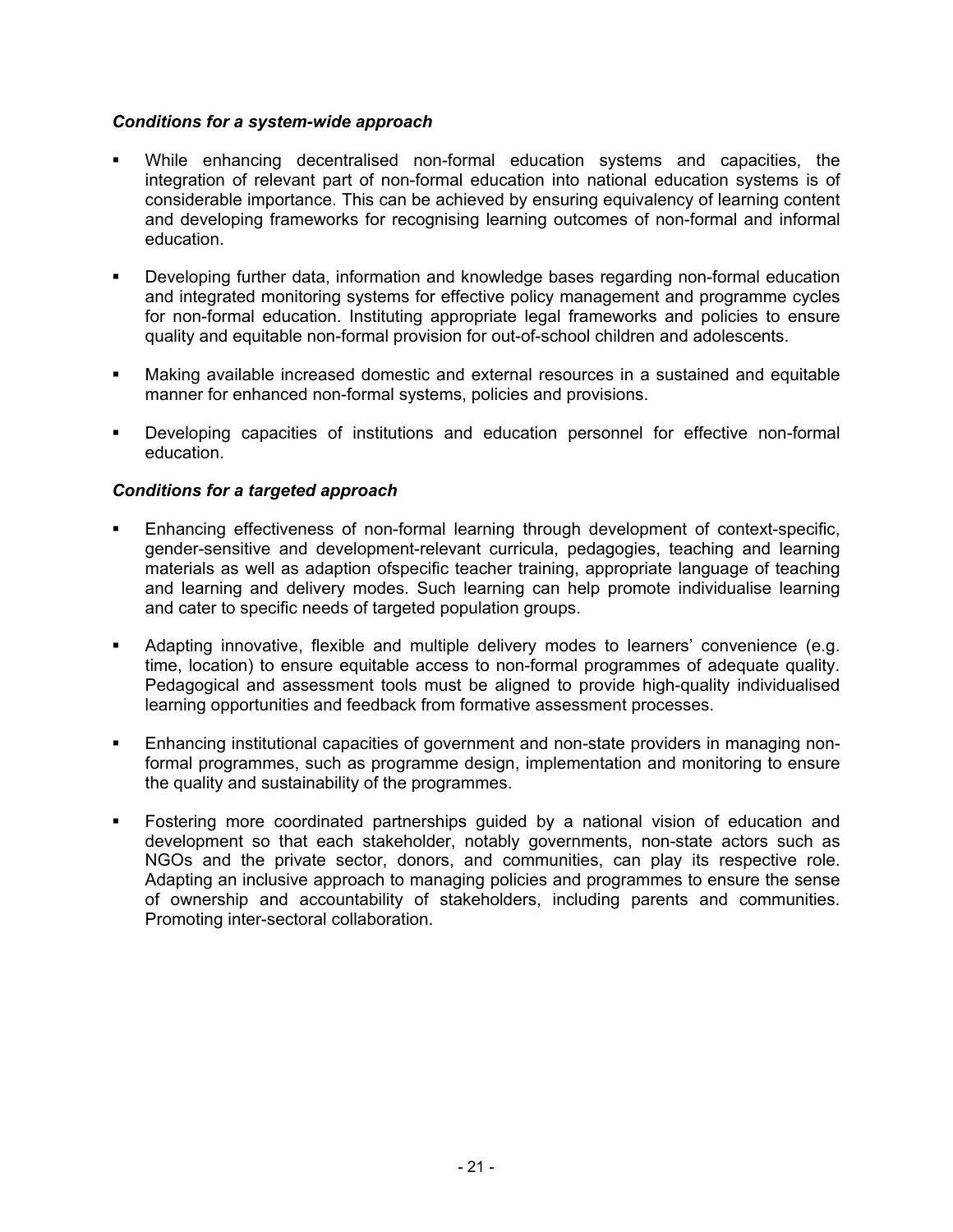# **References**

Association for Development of Education in Africa (ADEA) (2012). *Strategic Orientation Framework for Non-Formal Education in a holistic, integrated and diversified vision of lifelong education*. Burkina Faso: ADEA Working Group on Non-Formal Education. Available at:

http://www.adeanet.org/adeaPortal/includes/publications/PDF/educationnonformelle\_14\_en.pdf (Last accessed 20 March 2014)

Bjornavold, J. (2000). *Making learning visible: Identification, assessment and recognition of non-formal learning in Europe*. Thessaloniki: European Centre for the Development of Vocational Training. Available at: http://www.cedefop.europa.eu/EN/Files/summary3013\_en.pdf (last accessed on 1 April 2014)

Bloem, S. (2013), "PISA in Low and Middle Income Countries", *OECD Education Working Papers*, No. 93, 20 Aug 2013, OECD Publishing. Available at: http://www.oecd-ilibrary.org/education/pisa-in-low-andmiddle-income-countries\_5k41tm2gx2vd-en (Last accessed on 11 April 2014)

Bhola, H. (1983). Non-formal education in perspective. Prospects. 13(1), 45-53

Brennan, B. (1997). *Reconceptualizing non-formal education.* International Journal of Lifelong Education. Vol 16, No.3 (May-June 1997), pp.185-200. London: Routledge.

Burnett, N. (2013). *Why non-state education and why CEI?* Article posted on the Center for Education Innovation webpage. Available at: http://educationinnovations.org/blog/why-non-state-education-and-whycei (Last accessed on 20 March 2014)

Car Hill, R. (2012). *Finding and then counting out-of-school children*. Compare, 42(2), 187–212.

Carron, G., and Carr Hill, R. (1991). *Non-formal education: Information and planning issues.* (IIEP Research Report No. 90). Paris: IIEP.

Centre for Education Innovations: an initiative of Results for Development Institute. Programmes for outof-school children. http://www.educationinnovations.org/topics/out-school-children (Last accessed on 20 March 2014)

Colley, H., Hodkinson, P. and Malcolm, J. (2003). *Informality and Formality in Learning.* London: Learning and Skills Research Centre. Available at: http://lllp.iugaza.edu.ps/Files\_Uploads/634791628087049086.pdf (Last accessed on 14 March 2014)

Coombs, P.H. (1968). *World Education Crisis: a systems approach*. New York: Oxford University Press.

Coombs, P.H. and Ahmed, M. (1973). *Attacking rural poverty: how non-formal education can help*. Baltimore: John Hopkins University Press.

Council of Europe (2003) *Non-Formal Education*. Brussels. Council of Europe.

Delors, J. et al. (1996). *Learning: The Treasure Within*. Paris, UNESCO.

Department for International Development (DFID) (2010). *Education for children with disabilities: Improving access and quality*, Guidance note: A DFID practice paper. London; DFID.

Education a Child. Examples of projects. Available at: http://www.educateachild.org.qa/where-we-work (Last accessed on 25 March 2014)

European Commission (2001). *Communication: making a European area of lifelong learning a reality*. COM (2001) 678 final. Brussels: Commission of the European Communities. Available at: http://eurlex.europa.eu/LexUriServ/LexUriServ.do?uri=COM:2001:0678:FIN:EN:PDF (Last accessed on 14 March 2014)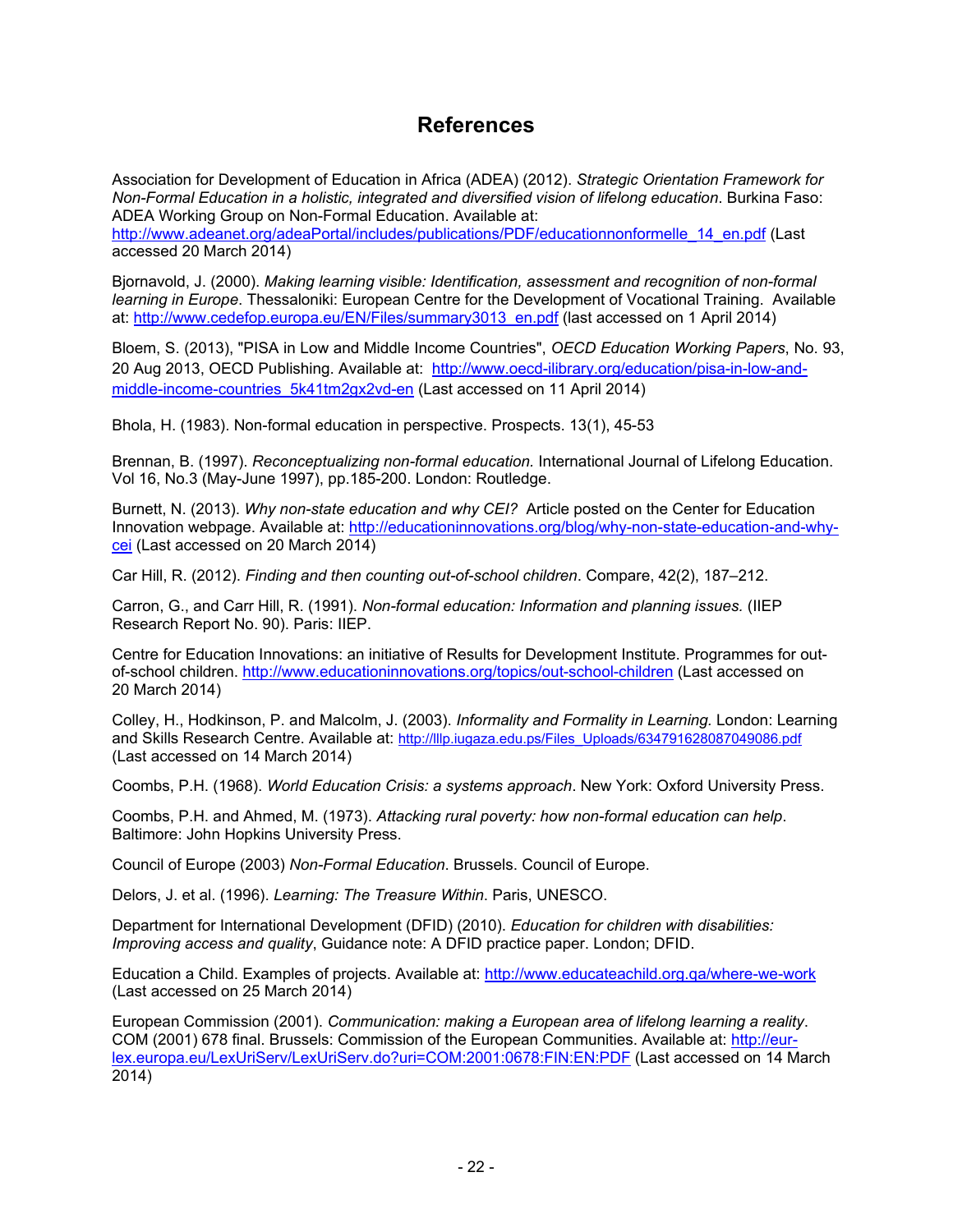Farrell, J., and Hartwell, A. (2008). *Planning for successful alternative schooling: A possible route to Education for All.* Paris: IIEP.

Hallak, J. (1990). *Investing in the future: Setting educational priorities in the developing world*. Paris, France & Oxford, UK: UNESCO, International Institute for Educational Planning.

Harma, J. (2009). *Can choice promote Education for All? Evidence from growth in private primary schooling in India*. Compare, 39(2), 151–165

Hoppers, W. (2006). *Non-Formal Education and Basic Education Reform: a conceptual review*. Paris: UNESCO International institute for Educational Planning. Available at: http://www.unesco.org/iiep/PDF/pubs/K16.pdf (Last accessed on 14 March 2014)

Hoppers, W. (2007a). *Integrating formal and non-formal-basic education: A policy case-study from Uganda*. Paris: IIEP.

Hoppers, W. (2007b) *Meeting the learning needs of all young people and adults: an exploration of successful policies and strategies in non-formal education*, Background paper for the Education for all global monitoring report 2008: Education for all by 2015: will we make it?; Paris: UNESCO.

International Labour Organisation (ILO) (2006). *Education as an Intervention Strategy to Eliminate and Prevent Child Labour: Consolidated Good Practices of the International Programme on the Elimination of Child Labour (IPEC)*. Geneva: ILO.

King, K. (1982). *Formal, non-formal and informal learning: Some North-South Contrasts*. International Review of Education, Vol.28. No.2, Formal, Nonformal and Informal Structures of Learning, pp.177-187. Springer.

Lave, J and Wenger, E. (1991). *Situated Learning: Legitimate Peripheral Participation*. Cambriedge: Cambridge University Press.

Maruyama, H. and Ohta, M. (Ed.) (2013). Non-Formal Education's potential: Towards education based on real life. Tokyo: Shinpyoron.

McCowan, T. (2013) *Education as a Human Right*. London & New York: Bloomsbury

Morpeth, R. and Creed, C. (2012). Reframing basic education to deliver education for all: flexible provision and enabling frameworks. Opening Learning: The Journal of Open, Distance and e-Learning, 27:3. 201-214. London: Routledge.

Nath, S. (2002). The transition from non-formal to formal education: The case of BRAC, Bangladesh. International Review of Education, 48(6), 517–524.

Organisation for Economic Co-operation and Development (OECD) (2013). OECD Skills Outlook 2013. Paris: OECD.

OECD. PISA for Development. http://www.oecd.org/pisa/aboutpisa/pisafordevelopment.htm (Last accessed on 1 May 2014)

Robinson-Pant, A. (2014). *Learning knowledge and skills for agriculture and improving rural livelihoods: Reviewing the Field.* Draft paper. Paris: UNESCO

Romi, S. and Schmida, M. (2009). *Non-formal education: a major educational force in the postmodern era*. Cambridge Journal of Education. Vol.39. No2, June 2009, pp.257-273. Routledge.

Rose, P. (2007a). *NGO provision of basic education: Alternative or complementary service delivery to support access to the excluded?* (CREATE Pathways to Access Research

Monograph No. 3). Brighton: University of Sussex, Consortium for Research on Educational Access, Transitions and Equity.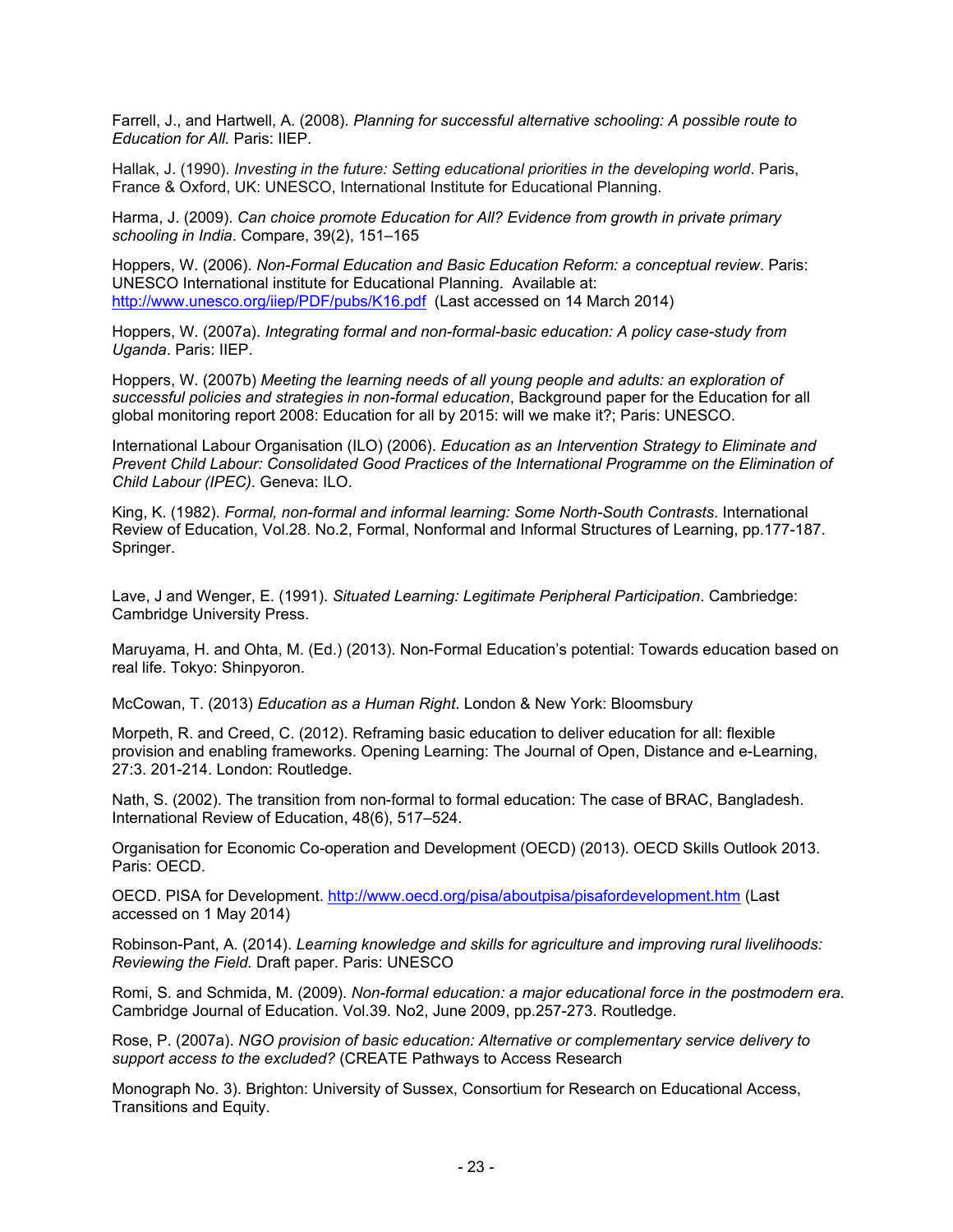Rogers, A. (2004) *Non-Formal Education: Flexible Schooling or Participatory Education?*. Hong Kong: Comparative Education Research Centre, The University of Hong Kong.

Tooley, J., & Dixon, P. (2006). '*De facto' privatisation of education and the poor: Implications of a study from sub-Saharan Africa and India*'. Compare, 36(4), 443–462.

United Nations (UN) (1999) Implementation of the International Covenant on Economic, Social and Cultural Rights, General Comment No.13, The right to education. New York: UN. Available at: http://www.unhchr.ch/tbs/doc.nsf/0/ae1a0b126d068e868025683c003c8b3b?Opendocument (Last accessed on 11 April 2014)

UNESCO (1972). *Learning to be: The World of Education today and tomorrow*, a report submitted by the International Commission on the Development of Education chaired by Edgar Faure. Paris:UNESCO. Available at: http://unesdoc.unesco.org/images/0000/000018/001801e.pdf (Last accessed on 20 March 2014)

UNESCO (2000) The Dakar framework for action. Education for All: Meeting our collective commitments, adopted by the World Education Forum held in Dakar, Paris, UNESCO.

UNESCO (2008) EFA Global Monitoring Report: Overcoming inequality – why governance matters, Paris

UNESCO (2012a). EFA Global Monitoring Report: Youth and skills – putting education to work, Paris

UNESCO (2012b) From Access to Equality: Empowering Girls and Women through Literacy and Secondary Education. Paris: UNESCO.

UNESCO (2014) EFA Global Monitoring Report - Teaching and learning: Achieving quality for all. Paris: UNESCO.

UNESCO Bangkok (2002) *Innovations in Non-Formal Education: A Review of Selected Initiatives from the Asia-Pacific Region*. Bangkok: UNESCO. Available at: http://www2.unescobkk.org/elib/publications/INFE/p1-14.pdf (Last accessed on 14 April 2014).

UNESCO Bangkok (2006). Equivalency programmes for promoting lifelong learning. Bangkok: UNESCO Asia and Pacific Regional Bureau for Education. Retrieved September 2, 2012, from http://www2.unescobkk.org/elib/publications/096/equivalency.pdf

UNESCO Bangkok (2011). Achieving EFA through Equivalency Programmes in Asia-Pacific: A regional overview with highlights from India, Indonesia, Thailand and the Philippines: UNESCO Bangkok. Available at http://unesdoc.unesco.org/images/0021/002141/214109e.pdf (Last accessed on 11 April 2014)

UNESCO Bangkok (2012). Asia Pacific regional guide for equivalency programmes. Bangkok: UNESCO Bangkok. Available at http://unesdoc.unesco.org/images/0021/002160/216086E.pdf (Last accessed on 11 April 2014)

UNESCO Bangkok (2013a) Flexible Learning Strategies: Country Case Report: Regional Meeting on Alternative Learning/Schooling Programmes for Primary Education to Reach the Unreached - Outcome Document: Bangkok: UNESCO Bangkok. Available at http://unesdoc.unesco.org/images/0022/002233/223325E.pdf (Last accessed on 11 April 2014)

UNESCO Bangkok (2013b) Flexible learning strategies for out-of-school children and youth. Bangkok: UNESCO Bangkok. Available at http://unesdoc.unesco.org/images/0022/002230/223023E.pdf (Last accessed on 11 April 2014)

UNESCO Institute for Lifelong Learning (UIL) (2012) CONFINTEA VI/United Nations Literacy Decade country reports. Hamburg: UIL.

UIL (2013a). *Linking Recognition Practices and National Qualification Frameworks: International benchmarking of experiences and strategies on the recognition, validation and accreditation (RVA) of non-formal and informal learning*. Edited by Madhu Singh and Ruud Duvekot. Hamburg: UIL.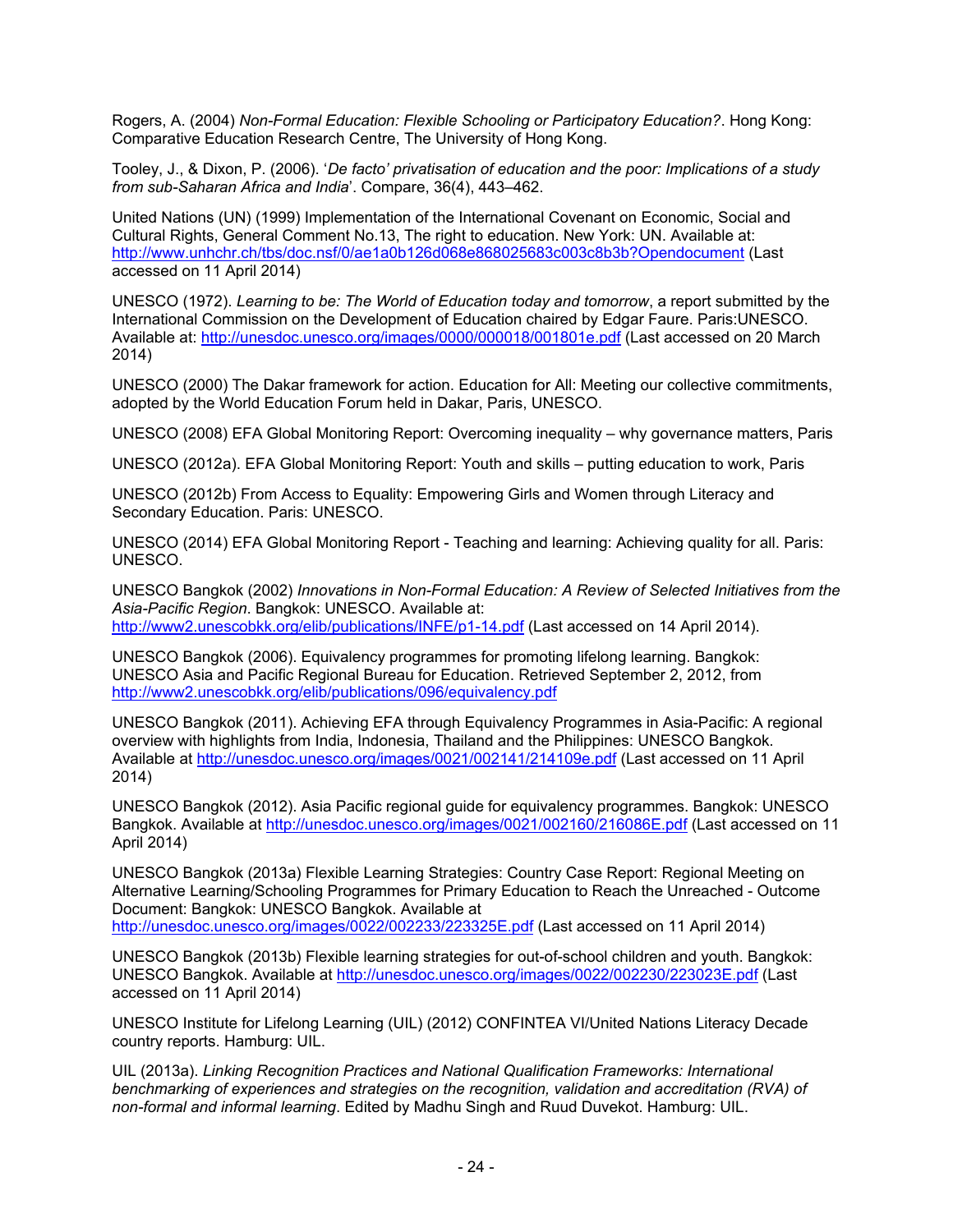UIL (2013b) Second Global Report on Adult Learning and Education: Rethinking Literacy. Hamburg: UIL.

UIL. (2014).*Community Matters: Fulfilling Learning Potentials for Young Men and Women*. Poicy brief. Hamburg: UIL

UNESCO Institute for Statistics (UIS) (2005). *Children Out of School: Measuring exclusion from primary education*. Motreal: UIS. Available at: http://www.uis.unesco.org/Library/Documents/oosc05-en.pdf (Last accessed on 8 April 2014)

UIS (2008). *A typology of out-of-school children to improve policies that address exclusion*, prepared for the International Conference on Education "Inclusive education: the way of the future". Montreal: UIS.

UIS (2012). *The International Standard Classification of Education 2011*. Montreal: UNESCO Institute for Statistics. Available at: http://www.uis.unesco.org/Education/Documents/isced-2011-en.pdf (Last accessed on 14 March 2014)

UIS (2013). Schooling for millions of children jeopardised by reductions in aid. UIS Fact Sheet, 2013 June, No.25. Montreal: UIS.

UNESCO International Institute for Educational Planning (IIEP) (2006). Guide for planning education in emergencies and reconstruction: Non-formal education. Paris: UNESCO-IIEP.

IIEP. (2011). Directions in educational planning: International experiences and perspectives. Ed. Mark Bray and N.V. Varghese. IIEP Policy Forum. Paris: UNESCO-IIEP.

UNESCO and UNICEF (2011). *Report on the Joint UNESCO and UNICEF Regional Workshop on Achieving Education for All and Promoting Lifelong Learning 'Equivalency Programmes and Alternative Certified Learning'*. Bangkok: UNESCO Bangkok. Available at: http://unesdoc.unesco.org/images/0019/001930/193012e.pdf (Last accessed on 26 March 2014)

UNESCO and UNICEF (2013). 'Envisioning education in the post-2015 development agenda: thematic consultation on education in the post-2015 development agenda' in 'COMPARE Forum: The post-2015 education and development agenda'. Compare: A Journal of Comparative and International Education, 43:6, 791-799.

UNICEF (1993). *Reaching the Unreached: Non-Formal Approaches and Universal Primary Education.*  Rosa María Torres and Manzoor Ahmed. New York: UNICEF. Available at: http://otraeducacion.blogspot.fr/2013/06/reaching-unreached-non-formal.html (Last accessed 20 March 2014)

UNICEF and UNESCO Institute for Statistics (UIS) (2005). *Children out of school: Measuring exclusion from primary education*. Montreal: UIS. Available at: http://www.uis.unesco.org/Library/Documents/oosc05-en.pdf (Last accessed on 26 March 2014)

UNICEF and UNESCO Institute for Statistics (UIS) (2010). Global Initiative on Out-of-School Children, Flyer: Montreal: UIS. Available at: http://www.unicef.org/education/files/OOSCI\_flyer\_FINAL.pdf (Last accessed 16 March 2014)

UNICEF and UNESCO Institute for Statistics (UIS) (2011a). *Global Initiative on Out-of-School Children: Conceptual and Methodological Framework (CMF).* Montreal: UIS.

UNICEF and UNESCO Institute for Statistics (UIS) (2011b). *Global Initiative on Out-of-School Children: Bolivia.* La Paz: UNICEF Bolivia.

UNICEF and UNESCO Institute for Statistics (UIS) (2012a). *Global Initiative on Out-of-School Children: Ghana Country Study.* Accra: UNICEF Ghana.

UNICEF and UNESCO Institute for Statistics (UIS) (2012b). *Global Initiative on Out-of-School Children: Finishing school – A Right for Children's Development - A joint Efforts. Latin America and the Caribbean.*  Panama: UNICEF Regional Office for Latin America and the Caribbean.